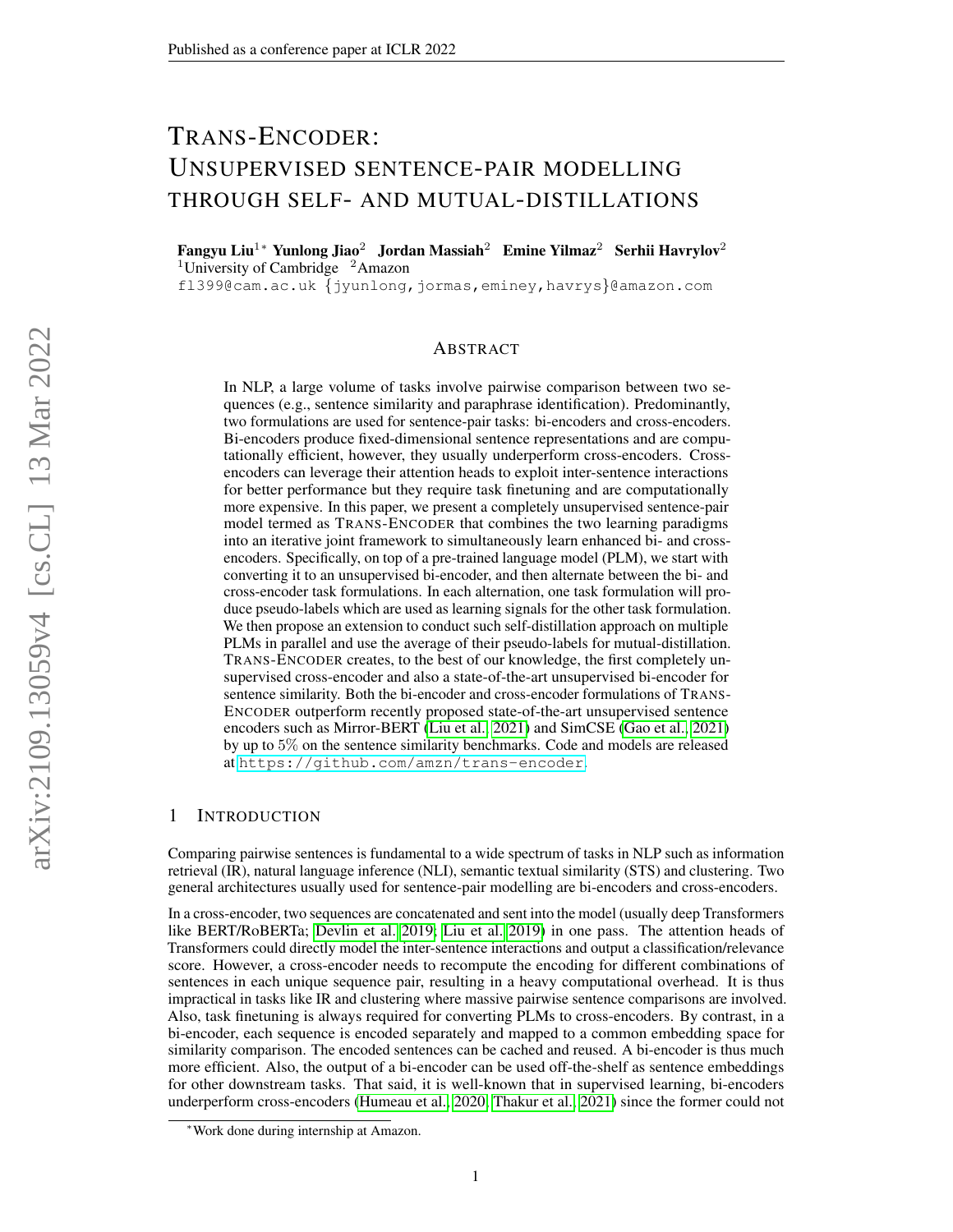<span id="page-1-1"></span>

Figure 1: A graphical illustration of the self-distillation learning scheme in TRANS-ENCODER. Notice that the blue boxes represent the same model architecture trained sequentially.

explicitly model the interactions between sentences but could only compare them in the embedding space in a *post hoc* manner.

In this work, we ask the question: can we leverage the advantages of both bi- and cross-encoders and bootstrap knowledge from them in an unsupervised manner? Our proposed TRANS-ENCODER addresses this question with the following intuition: As a starting point, we can use bi-encoder representations to tune a cross-encoder. With more powerful inter-sentence modelling, the crossencoder should resurface more knowledge from the PLMs than the bi-encoder given the same data. In turn, the more powerful cross-encoder can distil its knowledge back to the bi-encoder. We can repeat this cycle to iteratively bootstrap from both the bi- and cross-encoders.

## 2 TRANS-ENCODER

The general idea of TRANS-ENCODER is simple yet extremely effective. In [§2.1,](#page-1-0) we first transform an off-the-shelf PLM to a strong bi-encoder, serving as an initialisation point. Then, the bi-encoder produces pseudo-labels and the PLM subsequently learns from these pseudo-labels in a cross-encoder manner ([§2.2\)](#page-2-0). Consecutively, the cross-encoder further produces more accurate pseudo-labels for bi-encoder learning ([§2.3\)](#page-2-1). This self-distillation process is visualised in [Fig. 1.](#page-1-1) Then in, [§2.4,](#page-3-0) we propose a further extension called mutual-distillation that stabilises the training process and boosts the encoder performance even more.

#### <span id="page-1-0"></span>2.1 TRANSFORM PLMS INTO EFFECTIVE BI-ENCODERS

Off-the-shelf PLMs are unsatisfactory bi-encoders.<sup>[1](#page-1-2)</sup> To have a reasonably good starting point, we leverage a simple contrastive tuning procedure to transform existing PLMs to bi-encoders. This approach is concurrently proposed in both [\(Liu et al., 2021\)](#page-10-0) and [\(Gao et al., 2021\)](#page-9-0).

Let  $f(.)$  denote the encoder model (a Transformer-based model); X be a batch of randomly sampled raw sentences. For any sentence  $x_i \in \mathcal{X}$ , we send it to the encoder twice to create two views of the same data point:  $f(x_i)$  and  $f(\overline{x_i})$ . Note that the two encodings slightly differ due to the dropout layers in the encoder.<sup>[2](#page-1-3)</sup> We then use the standard InfoNCE loss [\(Oord et al., 2018\)](#page-10-3) to cluster the positive pairs together and push away the negative pairs in the mini-batch:

<span id="page-1-4"></span>
$$
\mathcal{L}_{\text{infoNCE}} = -\sum_{i=1}^{|\mathcal{X}|} \log \frac{\exp(\cos(f(x_i), f(\overline{x}_i))/\tau)}{\sum_{x_j \in \mathcal{N}_i} \exp(\cos(f(x_i), f(x_j))/\tau)}.
$$
(1)

 $\tau$  denotes a temperature parameter;  $\mathcal{N}_i$  denotes all positive & negatives of  $x_i$  within the current data batch. Intuitively, the numerator is the similarity of the self-duplicated pair (the positive example)

<span id="page-1-2"></span><sup>&</sup>lt;sup>1</sup>In this work, a *bi-encoder* is the same as a *universal text encoder*. When embedding a pair of sentences under the bi-encoder architecture, the same encoder is used (i.e., the two-branches of bi-encoder share weights).

<span id="page-1-3"></span><sup>&</sup>lt;sup>2</sup>Mirror-BERT has the option to also randomly mask a span in  $\bar{x}_i$  and using drophead [\(Zhou et al., 2020\)](#page-10-4) to replace dropout as hidden states augmentation.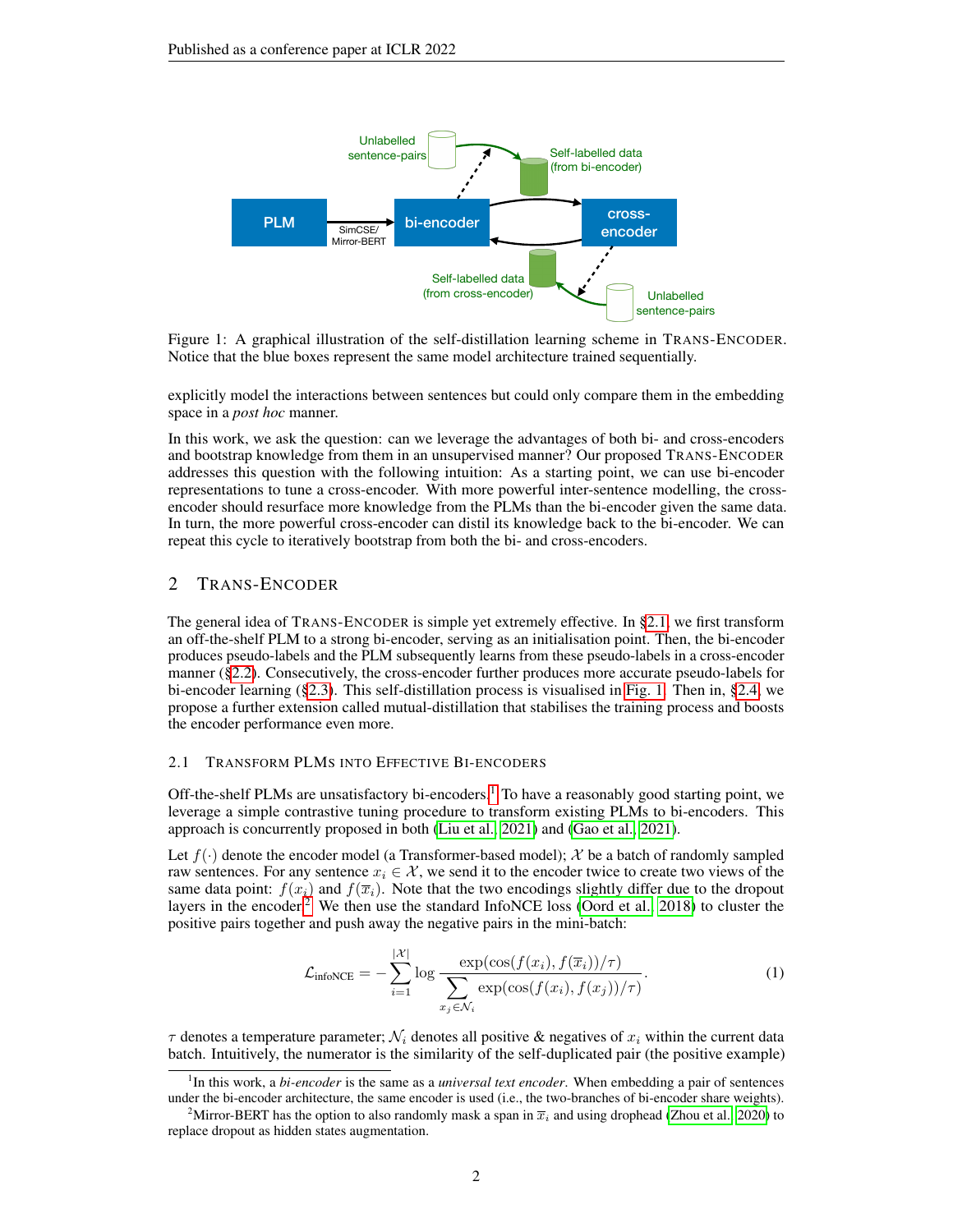and the denominator is the sum of the similarities between  $x_i$  and all other negative strings besides  $\overline{x}_i$ . The loss encourages the positive pairs to be relatively close compared to the negative ones. In experiments, we use checkpoints released by SimCSE and Mirror-BERT. But in principle, any techniques could be used here as long as the method serves the purpose of transforming BERT to an effective bi-encoder and does not require additional labelled data (see [§6\)](#page-8-0).

#### <span id="page-2-0"></span>2.2 SELF-DISTILLATION: BI- TO CROSS-ENCODER

After obtaining a sufficiently good bi-encoder, we leverage it to label sentence pairs sampled from the task of interest. Specifically, for a given sentence-pair (sent1, sent2), we input them to the bi-encoder separately and get two embeddings (we use the embedding of [CLS] from the last layer). The cosine similarity between them is regarded as their relevance score. In this way we have constructed a self-labelled sentence-pair scoring dataset in the format of (sent1, sent2, score).

We then employ the same model architecture to learn from these score, but with a cross-encoder formulation. The cross-encoder weights are initialised from the original  $PLM$ .<sup>[3](#page-2-2)</sup> For the sentence-pair (sent1, sent2), we concatenate them to produce "[CLS] sent1 [SEP] sent2 [SEP]" and input it to the cross-encoder. A linear layer (newly initialised) then map the sequence's encoding (embedding of the [CLS] token) to a scalar. The learning objective of the cross-encoder is minimising the KL divergence between its predictions and the self-labelled scores from the bi-encoder. This is equivalent to optimising the (soft) binary cross-entropy (BCE) loss:

$$
\mathcal{L}_{BCE} = -\frac{1}{N} \sum_{n=1}^{N} \left( y_n \cdot \log(\sigma(x_n)) + (1 - y_n) \cdot \log(1 - \sigma(x_n)) \right)
$$
(2)

where N is the data-batch size;  $\sigma(\cdot)$  is the sigmoid activation;  $x_n$  is the prediction of the cross-encoder;  $y_n$  is the self-labelled ground-truth score from the bi-encoder.

Note that while the cross-encoder is essentially learning from the data produced by itself (in a bi-encoder form), usually, it outperforms the original bi-encoder on held-out data. The cross-encoder directly discovers the similarity between two sentences through its attention heads, finding more accurate cues to justify the relevance score. The ability of discovering such cues could then generalise to unseen data, resulting in stronger sentence-pair scoring capability than the original bi-encoder. From a knowledge distillation perspective, we can view the bi- and cross-encoder as the teacher and student respectively. In this case the student outperforms the teacher, not because of stronger model capacity, but smarter task formulation. By leveraging this simple yet powerful observation, we are able to design a learning scheme that iteratively boosts the performance of both bi- and cross-encoder.

#### <span id="page-2-1"></span>2.3 SELF-DISTILLATION: CROSS- TO BI-ENCODER

With the more powerful cross-encoder at hand, a natural next step is distilling the extra gained knowledge back to a bi-encoder form, which is more useful for downstream tasks. Besides, and more importantly, a better bi-encoder could produce even more self-labelled data for cross-encoder learning. In this way we could repeat [§2.2](#page-2-0) and [§2.3,](#page-2-1) continually bootstrapping the encoder performance.

We create the self-labelled sentence-scoring dataset in the same way as [§2.2](#page-2-0) except that the crossencoder is used for producing the relevance score. The bi-encoder is initialised with the weights after SimCSE training from [§2.1.](#page-1-0)[4](#page-2-3) For every sentence pair, two sentence embeddings are produced separately by the bi-encoder. The cosine similarity between the two embeddings are regarded as their predictions of the relevance score. The aim is to regress the predictions to the self-labelled scores by the cross-encoder. We use a mean square error (MSE) loss:

$$
\mathcal{L}_{\text{MSE}} = -\frac{1}{N} \sum_{n=1}^{N} \left( x_n - y_n \right)^2 \tag{3}
$$

<span id="page-2-2"></span><sup>&</sup>lt;sup>3</sup>We have a design choice to make here, we could either (1) directly use the weights of the bi-encoder or (2) use the weights of the original PLM. We will show in experiments  $(\S 5.2)$  that (2) is slightly better than (1).

<span id="page-2-3"></span><sup>&</sup>lt;sup>4</sup>Again, we have the choice of using the cross-encoder weights from [§2.2](#page-2-0) (the extra linear layer is disregarded). We will discuss more in experiments.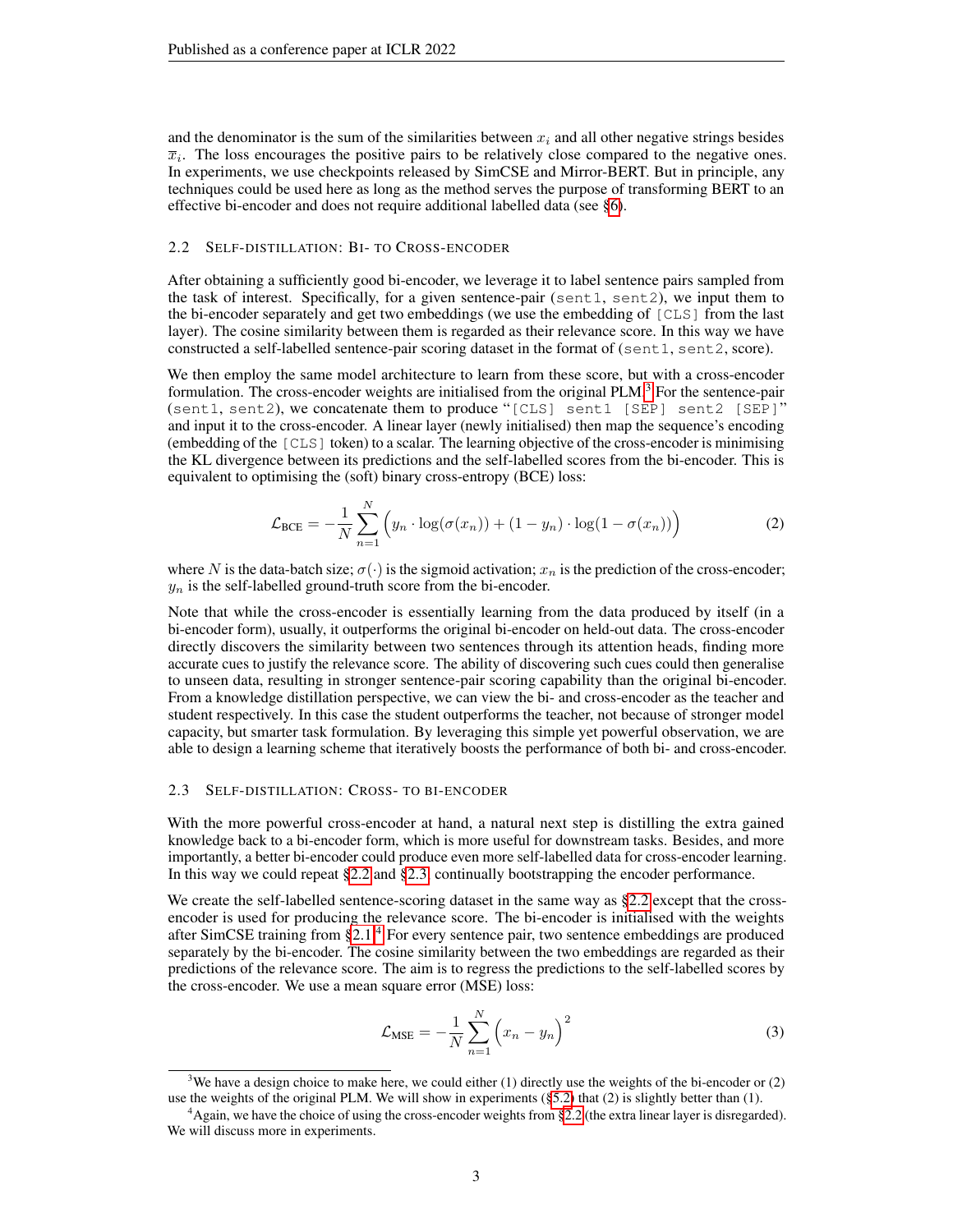<span id="page-3-1"></span>

Figure 2: A graphical illustration of the mutual-distillation learning scheme in TRANS-ENCODER. Note that, for simplicity, only the bi- to cross-encoder mutual-distillation is shown. We also conduct cross- to bi-encoder mutual-distillation in the same manner.

where N is the batch size;  $x_n$  is the cosine similarity between a sentence pair;  $y_n$  is the self-labelled ground-truth. In experiments, we will show that this resulting bi-encoder is more powerful than the initial bi-encoder. Sometimes, the bi-encoder will even outperform its teacher (i.e., the cross-encoder).

Choice of loss functions: maintaining student-teacher discrepancy is the key. Intuitively, MSE allows for more accurate distillations since it punishes any numerical discrepancies between predicted scores and labels on the instance level. However, in practice, we found that using MSE for bi-tocross distillation aggravates the overfitting issue for cross-encoder: the cross-encoder, with its strong sentence-pair modelling capability, completely overfits to the mapping between concatenated sentence pairs and the pseudo scores. This elimination of discrepancy between model predictions and pseudo labels harms generalisation and the iterative learning cycle cannot continue (as the predicted scores by the student model will be the same as the teacher model). We thus use BCE loss for bi-to-cross since BCE is a more *forgiving* loss function compared with MSE. According to our gradient derivation (App. [§A.2\)](#page-11-0), BCE essentially is a temperature-sharpened version of MSE, which is more tolerant towards numerical discrepancies. This prevents cross-encoders from overfitting to the pseudo labels completely. Similar issue does not exist for the cross-to-bi distillation as for bi-encoders, two input sequences are separately encoded and the model does not easily overfit to the labels. We have a more thorough discussion in [App. §A.2](#page-11-0) and [Tab. 8](#page-13-0) to highlight the rationales of the current configuration.

#### <span id="page-3-0"></span>2.4 MUTUAL-DISTILLATION

The aforementioned self-learning approach has a drawback: since the model regresses to its previous predictions, it tends to reinforce its errors. To mitigate this problem, we design a simple mutualdistillation approach to smooth out the errors/biases originated from PLMs. Specifically, we conduct self-distillation on multiple PLMs in parallel (for brevity, we use two in this paper: BERT and RoBERTa, however the framework itself is compatible with any number of PLMs). Each PLM does not communicate/synchronise with each other except when producing the self-labelled scores. In mutual-distillation, we use the average predictions of all models as the ground-truth for the next round of learning. A graphical illustration is shown in [Fig. 2.](#page-3-1)<sup>[5](#page-3-2)</sup>

In the following, we call all self-distillation models TRANS-ENCODER (or TENC for short); all mutual-distillation models TRANS-ENCODER-mutual (or TENC-mutual for short). Note that one TENC (-mutual) training produces one best bi-encoder, called TENC (-mutual) (bi), and one best cross-encoder, called TENC (-mutual) (cross), based on dev set. We report numbers of both.

# 3 EVALUATION TASKS

Evaluation task: semantic textual similarity (STS). Following prior works [\(Reimers & Gurevych,](#page-10-5) [2019;](#page-10-5) [Liu et al., 2021;](#page-10-0) [Gao et al., 2021\)](#page-9-0), we consider seven STS datasets: SemEval STS 2012-2016

<span id="page-3-2"></span><sup>&</sup>lt;sup>5</sup>We also experimented with a sequential ensemble strategy: initialising the cross- and bi-encoder with BERT/RoBERTa alternatively (1 cycle of BERT then 1 cycle of RoBERTa) but found the performance worse than mutual-distillation.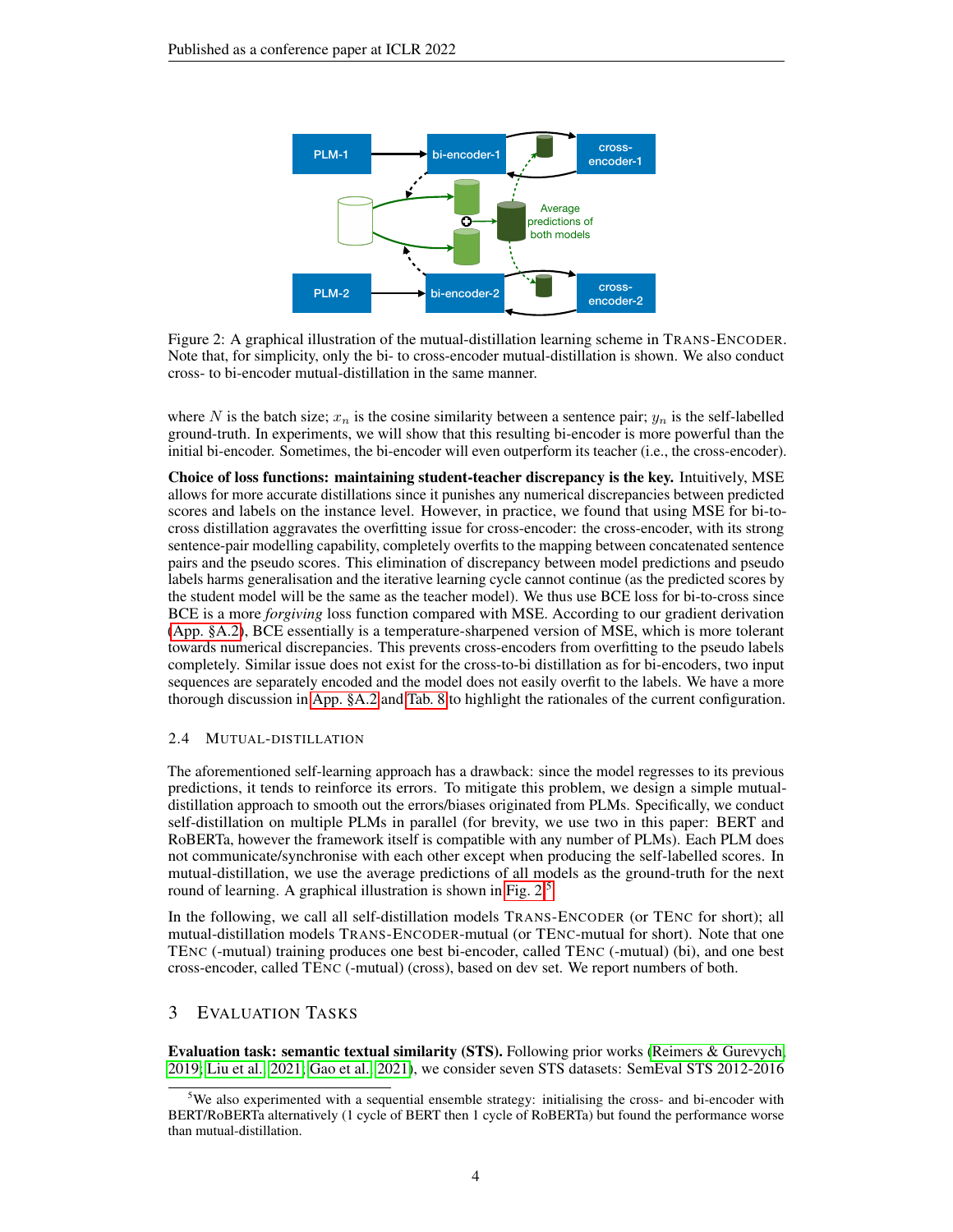(STS12-16, [Agirre et al. 2012;](#page-9-3) [2013;](#page-9-4) [2014;](#page-9-5) [2015;](#page-9-6) [2016\)](#page-9-7), STS Benchmark (STS-B, [Cer et al. 2017\)](#page-9-8) and SICK-Relatedness (SICK-R, [Marelli et al. 2014\)](#page-10-6). In all these datasets, sentence pairs are given a human-judged relevance score from 1 to 5. We normalise them to 0 and 1 and models are asked to predict the scores. We report Spearman's  $\rho$  rank correlation between the two.

Evaluation task: binary classification. We also test TRANS-ENCODER on sentence-pair binary classification tasks where the model has to decide if a sentence-pair has certain relations. We choose (1) the Quora Question Pair (QQP) dataset, requiring a model to judge whether two questions are duplicated; (2) a question-answering entailment dataset QNLI [\(Rajpurkar et al., 2016;](#page-10-7) [Wang et al.,](#page-10-8) [2019\)](#page-10-8) in which given a question and a sentence the model needs to judge if the sentence answers the question; (3) the Microsoft Research Paraphrase Corpus (MRPC) which asks a model to decide if two sentences are paraphrases of each other. The ground truth labels of all datasets are either 0 or 1. Following [\(Li et al., 2020;](#page-10-9) [Liu et al., 2021\)](#page-10-0), we compute Area Under Curve (AUC) scores using the binary labels and the relevance scores predicted by models.

# 4 EXPERIMENTAL SETUP

Training and evaluation details. For each task, we use all available sentence pairs (from train, development and test sets of all datasets combined) without their labels as training data. The original QQP and QNLI datasets are extremely large. We thus downsample QQP to have 10k, 1k and 10k pairs for train, dev and test; QNLI to have 10k train set. QNLI does not have public ground truth labels for testing. So, we use its first 1k examples in the official dev set as our dev data and the rest in the official dev set as test data. The dev set for MRPC is its official dev sets. The dev set for STS12-16, STS-B and SICK-R is the dev set of STS-B. We save one checkpoint for every 200 training steps and at the end of each epoch. We use the dev sets to select the best model for testing.[6](#page-4-0) Dev sets are also used to tune the hyperprameters in each task.

For clear comparison with SimCSE and Mirror-BERT, we use their released checkpoints as initialisation points (i.e., we do not train models in [§2.1](#page-1-0) ourselves). We consider four SimCSE variants. Two base variants: SimCSE-BERT-base, SimCSE-RoBERTa-base; and two large variants: SimCSE-BERTlarge, SimCSE-RoBERTa-large. We consider two Mirror-BERT variants: Mirror-RoBERTa-base and Mirror-RoBERTa-base-drophead.<sup>[7](#page-4-1)</sup> For brevity, our analysis in the main text focuses on SimCSE models. We list Mirror-BERT results in Appendix. We train TRANS-ENCODER models for 3 cycles on the STS task and 5 cycles on the binary classification tasks. Within each cycle, all bi- and cross-encoders are trained for 10 and 1 epochs respectively for the STS task; 15 and 3 epochs for binary classification.<sup>[8](#page-4-2)</sup> All models use AdamW [\(Loshchilov & Hutter, 2019\)](#page-10-10) as the optimiser. In all tasks, unless noted otherwise, we create final representations using [CLS]. We train our base models on a server with 4 \* V100 (16GB) GPUs and large models on a server with 8 \* A100 (40GB) GPUs. All main experiments have the same fixed random seed. All other hparams are listed in Appendix.

**Mutual-distillation setup.** For the two models used for mutual-distillation, they are either  $(1)$ the base variant of SimCSE-BERT and SimCSE-RoBERTa or (2) the large variant of the two. Theoretically, we could mutually distil even more models but we keep the setup simple for fast and clear comparison. Also, since mutual-distillation models use information from both PLMs, we also list (in tables) *ensemble results* that use the average of the predictions from two TRANS-ENCODERs.

# 5 RESULTS AND DISCUSSION

## 5.1 MAIN RESULTS

STS results [\(Tab. 1\)](#page-5-0). The main results for STS are listed in [Tab. 1.](#page-5-0) Compared with the baseline SimCSE, TRANS-ENCODER has brought significant improvements across the board. With various variants of the SimCSE as the base model, TRANS-ENCODER consistently enhances the average score

<span id="page-4-0"></span><sup>&</sup>lt;sup>6</sup>Note that checkpoints of bi- and cross-encoders are independently saved and evaluated on dev set. In the end, one best bi-encoder and one best cross-encoder are obtained.

<span id="page-4-1"></span>We do not consider BERT-based checkpoints by [Liu et al.](#page-10-0) [\(2021\)](#page-10-0) since they adopt mean pooling over all tokens. For brevity, we only experiment with encoders trained with [CLS].

<span id="page-4-2"></span><sup>&</sup>lt;sup>8</sup>We use fewer epochs for cross-encoders since they usually converge much faster than bi-encoders.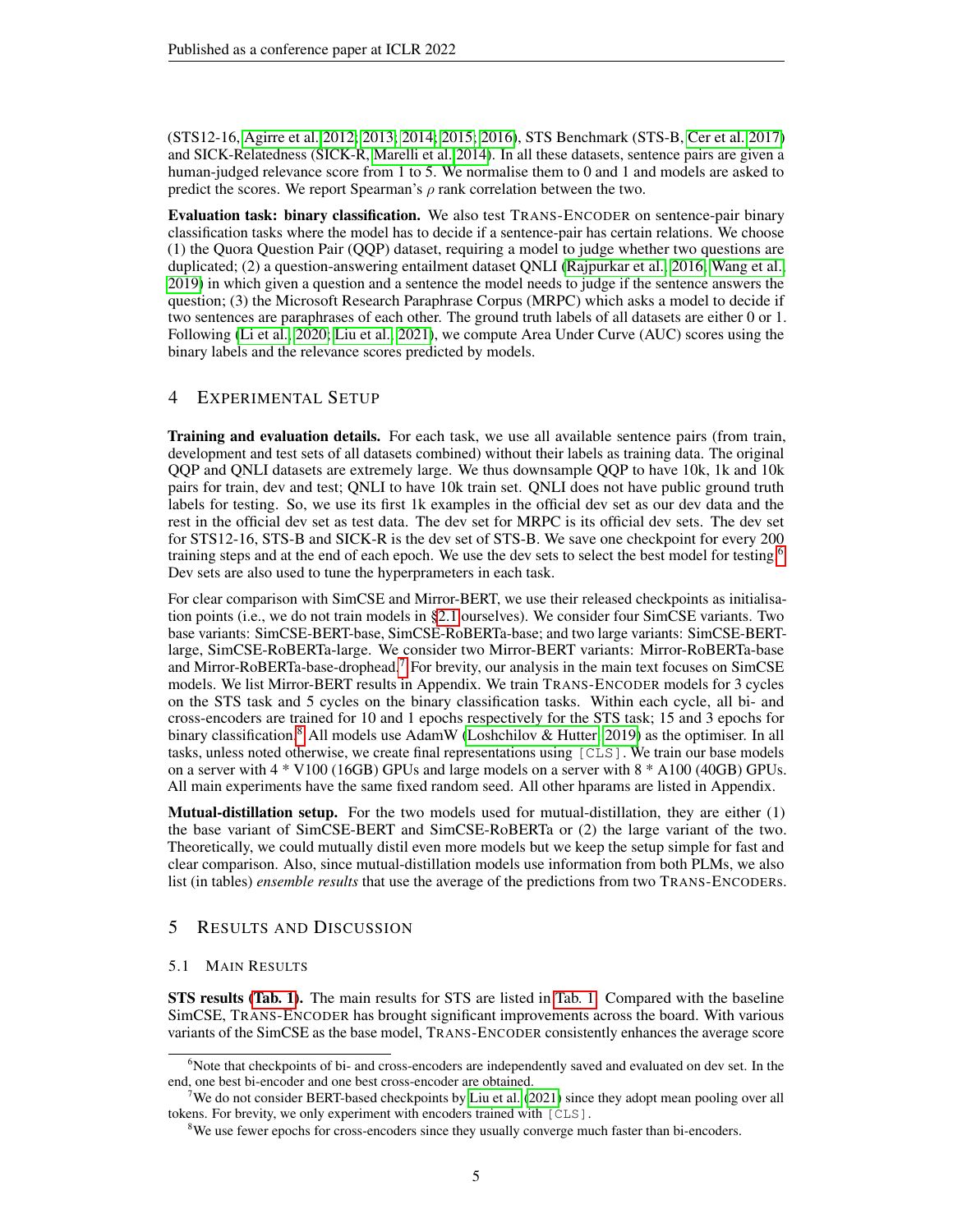<span id="page-5-0"></span>

| #              | dataset $\rightarrow$                                |                      |       |                    |                    |                    |       | STS12 STS13 STS14 STS15 STS16 STS-B SICK-R avg. |       |
|----------------|------------------------------------------------------|----------------------|-------|--------------------|--------------------|--------------------|-------|-------------------------------------------------|-------|
|                |                                                      | single-model results |       |                    |                    |                    |       |                                                 |       |
| $\mathbf{1}$   | SimCSE-BERT-base*                                    | 68.64                | 82.39 | 74.30              | 80.69              | 78.71              | 76.54 | 72.22                                           | 76.21 |
| 1.1            | $+$ TENC (bi)                                        | 72.17                | 84.40 | 76.69              | 83.28              | 80.91              | 81.26 | 71.84                                           | 78.65 |
| 1.2            | + TENC (cross)                                       | 71.94                | 84.14 | 76.39              | 82.87              | 80.65              | 81.06 | 71.16                                           | 78.32 |
| 1.3            | + TENC-mutual (bi)                                   | 75.09                | 85.10 | 77.90              | 85.08              | 83.05              | 83.90 | 72.76                                           | 80.41 |
| 1.4            | + TENC-mutual (cross)                                | 75.44                | 85.59 | 78.03              | 84.44              | 82.65              | 83.61 | 69.52                                           | 79.90 |
| $\overline{2}$ | SimCSE-RoBERTa-base                                  | $68.\overline{3}4$   | 80.96 | $73.\overline{13}$ | 80.86              | $80.\overline{61}$ | 80.20 | $\overline{68.62}$                              | 76.10 |
| 2.1            | $+$ TENC (bi)                                        | 73.36                | 82.47 | 76.39              | 83.96              | 82.67              | 82.05 | 67.63                                           | 78.36 |
| 2.2            | $+$ TENC (cross)                                     | 72.59                | 83.24 | 76.83              | 84.20              | 82.82              | 82.85 | 69.51                                           | 78.86 |
| 2.3            | + TENC-mutual (bi)                                   | 75.01                | 85.22 | 78.26              | 85.16              | 83.22              | 83.88 | 72.56                                           | 80.47 |
| 2.4            | + TENC-mutual (cross)                                | 76.37                | 85.87 | 79.03              | 85.77              | 83.77              | 84.65 | 72.62                                           | 81.15 |
| 3              | SimCSE-BERT-large                                    | 71.30                | 84.32 | 76.32              | 84.28              | 79.78              | 79.04 | 73.88                                           | 78.42 |
| 3.1            | $+$ TENC (bi)                                        | 75.55                | 84.08 | 77.01              | 85.43              | 81.37              | 82.88 | 71.46                                           | 79.68 |
| 3.2            | + TENC (cross)                                       | 75.81                | 84.51 | 76.50              | 85.65              | 82.14              | 83.47 | 70.90                                           | 79.85 |
| 3.3            | + TENC-mutual (bi)                                   | 78.19                | 88.51 | 81.37              | 88.16              | 84.81              | 86.16 | 71.33                                           | 82.65 |
| 3.4            | + TENC-mutual (cross)                                | 77.97                | 88.31 | 81.02              | 88.11              | 84.40              | 85.95 | 71.92                                           | 82.52 |
| $4^-$          | SimCSE-RoBERTa-large                                 | 71.40                | 84.60 | 75.94              | $\overline{84.36}$ | 82.22              | 82.67 | 71.23                                           | 78.92 |
| 4.1            | $+$ TENC (bi)                                        | 77.92                | 86.69 | 79.29              | 87.23              | 84.22              | 86.10 | 68.36                                           | 81.40 |
| 4.2            | + TENC (cross)                                       | 78.32                | 86.20 | 79.61              | 86.88              | 82.93              | 84.48 | 67.90                                           | 80.90 |
| 4.3            | + TENC-mutual (bi)                                   | 78.15                | 88.39 | 81.76              | 88.38              | 84.95              | 86.55 | 72.31                                           | 82.93 |
| 4.4            | + TENC-mutual (cross)                                | 78.28                | 88.31 | 81.94              | 88.63              | 85.03              | 86.70 | 71.63                                           | 82.93 |
|                | ensemble results (average predictions of two models) |                      |       |                    |                    |                    |       |                                                 |       |
| $1+2$          | SimCSE-base ensemble                                 | 70.71                | 83.49 | 76.45              | 83.13              | 81.79              | 81.51 | 71.94                                           | 78.43 |
|                | 1.1+2.1 TENC-base (bi) ensemble                      | 73.58                | 85.01 | 78.35              | 85.02              | 83.21              | 84.07 | 70.93                                           | 80.03 |
|                | 1.2+2.2 TENC-base (cross) ensemble                   | 74.25                | 84.92 | 78.57              | 85.16              | 83.25              | 83.52 | 70.73                                           | 80.06 |
|                | 1.3+2.3 TENC-mutual-base (bi) ensemble               | 75.29                | 85.34 | 78.49              | 85.28              | 83.43              | 84.09 | 72.75                                           | 80.67 |
|                | 1.4+2.4 TENC-mutual-base (cross) ensemble            | 76.60                | 86.18 | 79.09              | 85.49              | 83.64              | 84.67 | 71.96                                           | 81.09 |
| $3 + 4$        | SimCSE-large ensemble                                | 73.22                | 86.03 | 78.15              | 85.95              | 82.83              | 83.05 | 73.86                                           | 80.66 |
|                | 3.1+4.1 TENC-large (bi) ensemble                     | 78.49                | 87.02 | 80.31              | 87.85              | 84.31              | 86.54 | 72.39                                           | 82.41 |
|                | 3.2+4.2 TENC-large (cross) ensemble                  | 77.93                | 86.91 | 79.83              | 87.82              | 83.74              | 85.58 | 72.02                                           | 81.98 |
|                | 3.3+4.3 TENC-mutual-large (bi) ensemble              | 78.42                | 88.60 | 81.91              | 88.38              | 85.01              | 86.52 | 72.23                                           | 83.01 |
|                | 3.4+4.4 TENC-mutual-large (cross) ensemble           | 78.52                | 88.70 | 81.90              | 88.67              | 84.96              | 86.70 | 72.03                                           | 83.07 |

Table 1: English STS. Spearman's  $\rho$  rank correlations are reported. TENC models use only selfdistillation while TENC-mutual models use mutual-distillation as well. Blue and red denotes mutual-distillation models that are trained in the base and large group respectively. Models without colour are not co-trained with any other models. \*Note that for base encoders, our results can slightly differ from numbers reported in [\(Gao et al., 2021\)](#page-9-0) since different evaluation packages are used.

by approximately 4-5%.<sup>[9](#page-5-1)</sup> Self-distillation usually brings an improvement of 2-3% (e.g., compare line 1.1, 1.2 with 1 in [Tab. 1\)](#page-5-0). Further, mutual-distillation brings another boost of 1-3% (e.g., compare line 3.3, 3.4 with 3.1, 3.2 in [Tab. 1\)](#page-5-0). Besides single-model results, the ensemble of mutual-distilled models are clearly better than the ensemble models of either (1) naively averaging the two initial SimCSE models' scores or (2) averaging predictions of two self-distilled models in a *post hoc* manner. This demonstrates the benefit of allowing models to communicate/synchronise with each other in all stages of the self-distillation training.

Binary classification results [\(Tab. 2\)](#page-6-1). On QQP, QNLI, and MRPC, we observe similar trends as the STS tasks, and the improvement is sometimes even more significant (see full table in Appendix [Tab. 11\)](#page-15-0). We conjecture it is due to the fact that TRANS-ENCODER training also adapts models to the task domain (since tasks like QQP and QNLI are very different from Wikipedia data, which is where SimCSE models are trained on). We will discuss the domain adaptation effect in more details in analysis. Another point worth discussing is the benefit of mutual-distillation is more inconsistent on binary classification tasks, compared with STS tasks (again, see full table [Tab. 11](#page-15-0) in Appendix). We

<span id="page-5-1"></span><sup>&</sup>lt;sup>9</sup> Similar trends observed on Mirror-BERT, see Appendix [\(App. §A.1\)](#page-11-1).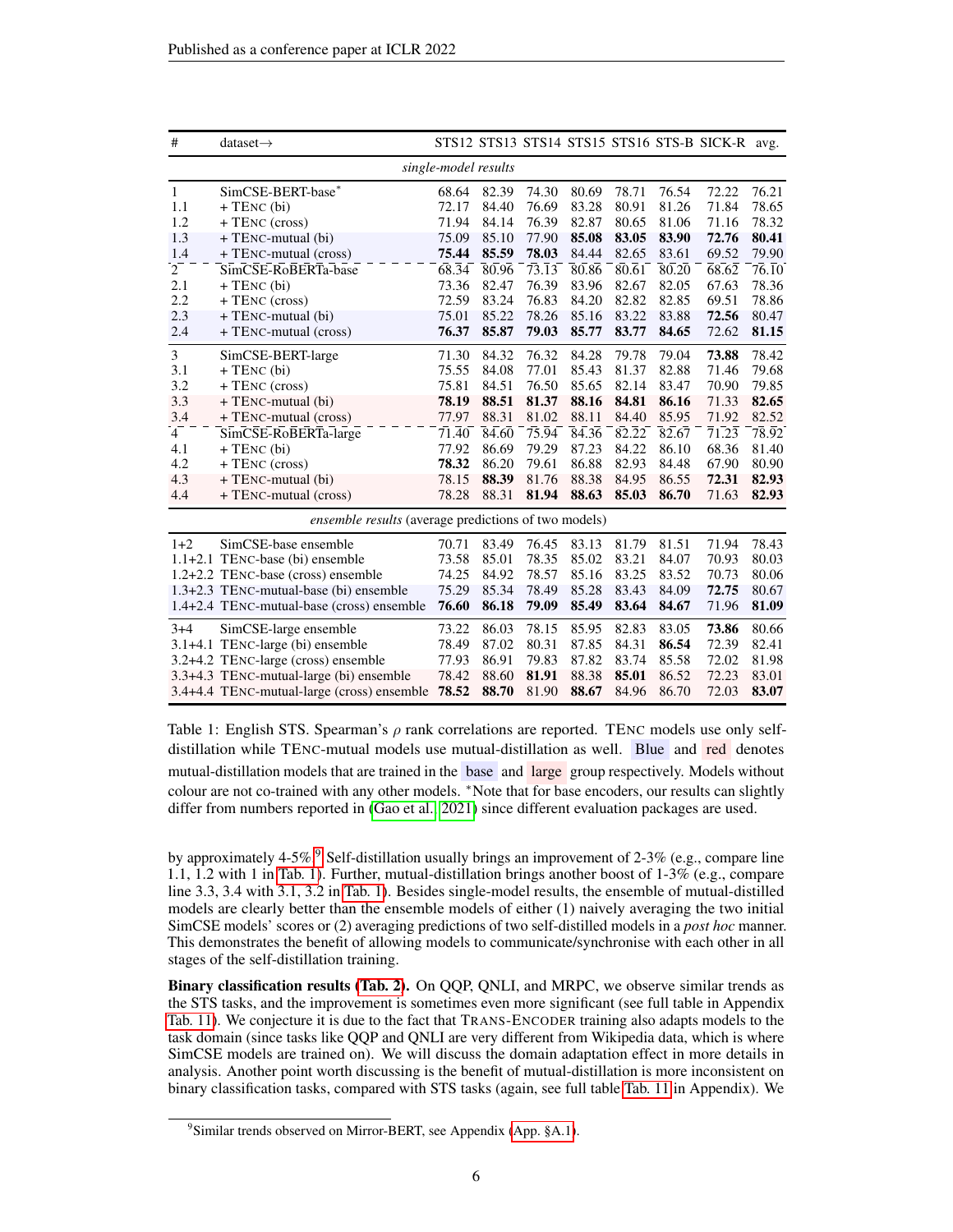<span id="page-6-1"></span>

| dataset $\rightarrow$                                 | OOP                              | ONLI                             | <b>MRPC</b>                      | avg.                             |
|-------------------------------------------------------|----------------------------------|----------------------------------|----------------------------------|----------------------------------|
| SimCSE-BERT-base<br>$+$ TENC (bi)<br>$+$ TENC (cross) | 80.38<br>82.10<br>82.10<br>84.00 | 71.38<br>75.30<br>75.61<br>76.93 | 75.02<br>75.71<br>76.21<br>76.62 | 75.59<br>77.70<br>77.97<br>79.18 |
| $+$ TENC-mutual (bi)<br>+ TENC-mutual (cross)         | 84.29                            | 77.11                            | 77.77                            | 79.72                            |

<span id="page-6-2"></span>Table 2: Binary classification task results. AUC scores are reported. We only demonstrate results for one model for brevity. Full table can be found in Appendix [\(Tab. 11\)](#page-15-0).

| dataset $\rightarrow$ | OO P  | ONLI  | <b>MRPC</b> | avg.  |
|-----------------------|-------|-------|-------------|-------|
| SimCSE-RoBERTa-base   | 81.82 | 73.54 | 75.06       | 76.81 |
| $+$ TENC (bi)         | 82.56 | 71.67 | 74.24       | 76.16 |
| + TENC (cross)        | 83.66 | 79.38 | 79.53       | 80.86 |
| + TENC-mutual (bi)    | 81.71 | 72.78 | 75.51       | 76.67 |
| + TENC-mutual (cross) | 83.92 | 79.79 | 79.96       | 81.22 |

Table 3: A domain transfer setup: testing TRANS-ENCODER models trained with STS data directly on binary classification tasks. We only demonstrate results for one model for brevity. Full table can be found in Appendix [\(Tab. 12\)](#page-16-0).

suspect it is due to the performance imbalance between the BERT and RoBERTa variants on these tasks (a significant performance gap exists in the first place).

Domain transfer setup [\(Tab. 3\)](#page-6-2). One of the key questions we are keen to find out is how much of TRANS-ENCODER's success on in-domain tasks generalises/transfers to other tasks/domains. Specifically, does TRANS-ENCODER create universally better bi- and cross-encoders, or is it only task/domain-specific? To answer the question, we directly test models trained with the STS task data on binary classification tasks. For bi-encoders, i.e., TENC (bi), the results are inconsistent across setups. These results hint that training on in-domain data is important for optimal performance gains for unsupervised bi-encoders. This is in line with the finding of [\(Liu et al., 2021\)](#page-10-0). However, for cross-encoders, surprisingly, we see extremely good transfer performance. W/ or w/o mutualdistillation, TENC (cross) models outperform the SimCSE baselines by large margins, despite the fact that tasks like QQP and QNLI are of a very different domain compared with STS. In fact, they are sometimes even better than models tuned on the in-domain task data (c.f. [Tab. 11\)](#page-15-0). This finding has deep implications. It hints that the cross-encoder architecture (cross-attention) is by design very suitable for sentence-pair modelling (i.e., strong inductive bias is already in the architecture design), and once its sentence-pair modelling capability is 'activated', it is an extremely powerful universal representation that can be transferred to other tasks. The reason that STS models outperform in-domain models in some tasks hint that more sentence-pairs as raw training data is welcome (since the STS train set is larger than the binary classification ones). As future work, we plan to explore mining sentence pairs for TRANS-ENCODER learning from a general corpus (such as Wikipedia). Both lexical- (such as BM25) and semantic-level (neural models such as bi-encoders) IR systems could be leveraged here.

#### <span id="page-6-0"></span>5.2 DISCUSSIONS AND ANALYSIS

In this section we discuss some interesting phenomena we observed, justify design choices we made in an empirical way, and also show a more fine-grained understanding of what exactly happens when using TRANS-ENCODER.

Initialise with the original weights or train sequentially? [\(Fig. 3a\)](#page-7-0) As mentioned in  $\S 2.2$  and [§2.3,](#page-2-1) we initialise bi-encoders with SimCSE/Mirror-BERT weights and cross-encoders with PLMs' weights (we call this strategy *refreshing*). We have also tried maintaining the weights of bi- and cross-encoders sequentially. I.e., we initialise the cross-encoder's weights with the bi-encoder which just created the pseudo labels and vice versa (we call this strategy *sequential*). The benefit of doing so is keeping all the legacy knowledge learned in the process of self-distillation in the weights. As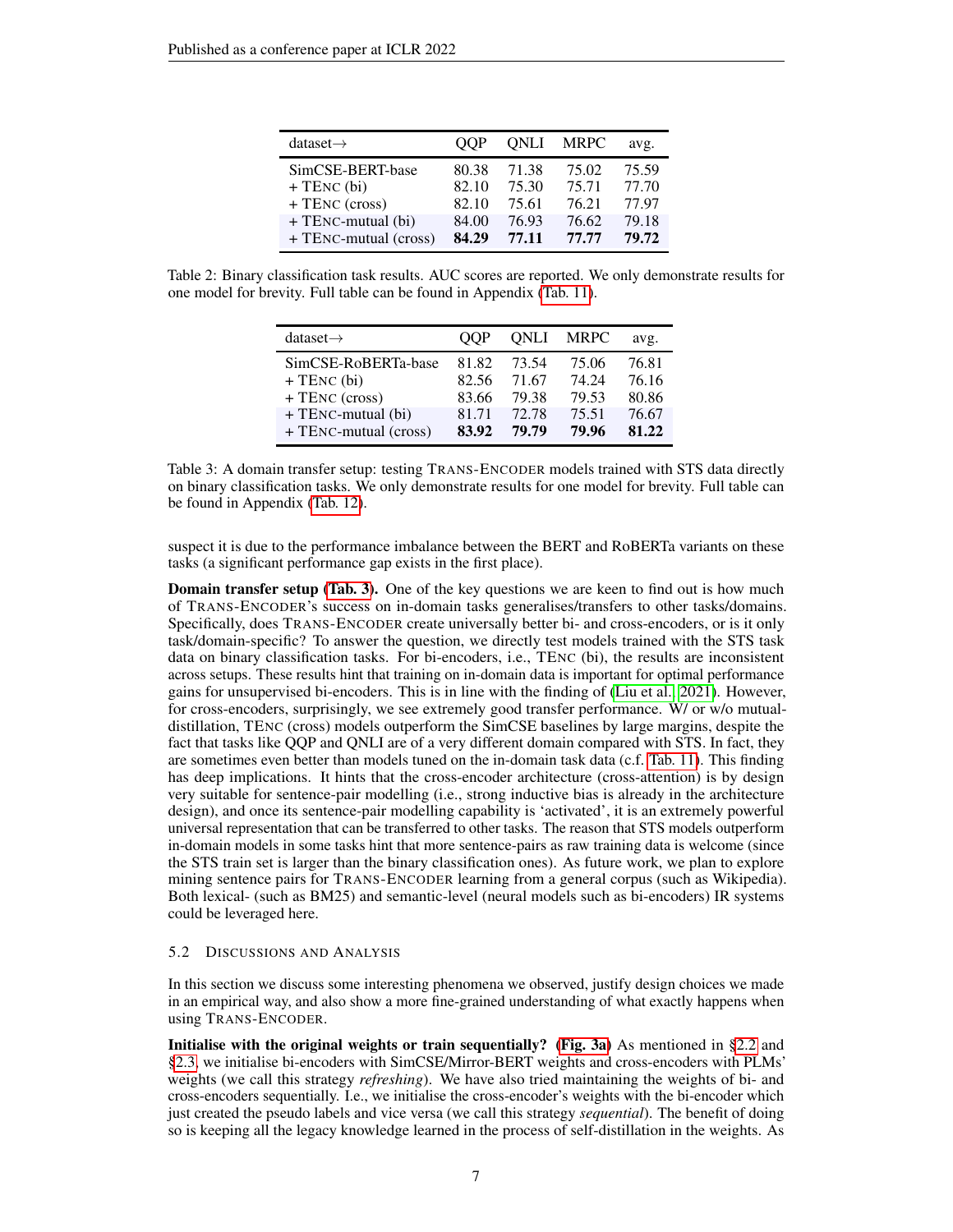<span id="page-7-0"></span>

(a) Sequential vs. refreshing (on STS).

(b) TENC vs.standard self-distillation (on QNLI).



<span id="page-7-1"></span>

Figure 4: TENC's performance against distillation cycles under different base models and tasks.

suggested in [Fig. 3a](#page-7-0) (also in Appendix [Tab. 13\)](#page-16-1), *refreshing* is slightly better than *sequential*. We suspect it is because initialising with original weights alleviate catastrophic forgetting problem in self-supervised learning (SSL), similar to the moving average and stop-gradient strategy used in contrastive SSL methods such as MoCo [\(He et al., 2020\)](#page-9-9).

Self-distillation without alternating between different task formulations? [\(Fig. 3b\)](#page-7-0) If we disregard the bi- and cross-encoder alternating training paradigm but using the same bi-encoder architecture all along, the model is then similar to the standard self-distillation model (c.f. Figure 1 by [Mobahi](#page-10-11) [et al.](#page-10-11) [\(2020\)](#page-10-11)). Theoretically, standard self-distillation could also have helped, especially considering that it adapts the model to in-domain data. However, as seen in [Fig. 3b](#page-7-0) (and also Appendix [Tab. 14\)](#page-16-2), standard self-distillation lags behind TRANS-ENCODER by a significant amount, and sometimes underperforms the base model. Standard self-distillation essentially ensembles different checkpoints (i.e., the same model at different training phases provides different 'views' of the data). TRANS-ENCODER can be seen as a type of self-distillation model, but instead of using previous models to provide views of data, we use different task formulations (i.e., bi- and cross-encoder) to provide different views of the data. The fact that standard self-distillation underperforms TRANS-ENCODER by large margins suggests the effectiveness of our proposed bi- and cross-encoder training scheme.

How many cycles is optimal? [\(Fig. 4\)](#page-7-1) Our approach iteratively bootstraps the performance of both bi- and cross-encoders. But how many iterations (cycles) are enough? We find that it heavily depends on the model and dataset, and could be unpredictable (since the 'optimality' depends on a relatively small dev set). In [Fig. 4,](#page-7-1) we plot the TENC models' (self-distillation only) performances on dev sets in three tasks: STS, QQP, and QNLI. In general, the patterns are different across datasets and models.

Does more training data help? [\(Fig. 5\)](#page-8-1) We control the number of training samples drawn and test the TRANS-ENCODER model (using SimCSE-BERT-base) on STS test sets. The average performance on all STS tasks are reported in [Fig. 5,](#page-8-1) with three runs of different random seeds. There are in total 37,081 data points from STS. We only draw from these in-domain data until there is none left. It can be seen that for in-domain training, more data points are usually always beneficial. Next, we test with more samples drawn from another task, SNLI [\(Bowman et al., 2015\)](#page-9-10), containing abundant sentence-pairs. The performance of the model further increases till 30k extra data points and starts to gradually decrease after that point. However, it is worth mentioning that there will be discrepancy of such trends across tasks and models. And when needed, one can mine as many sentence-pairs as desired from a general corpus (such as Wikipedia) for TRANS-ENCODER learning.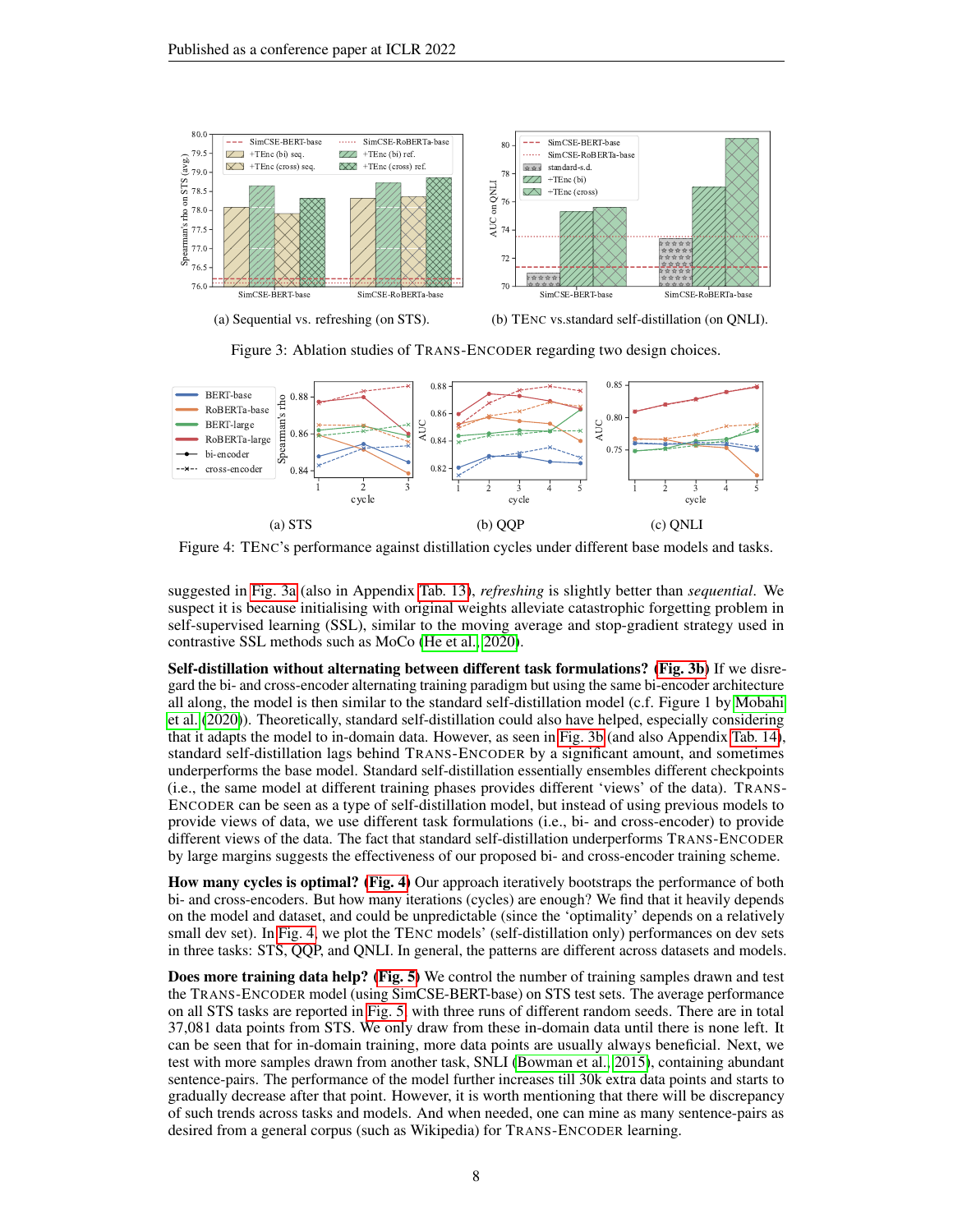<span id="page-8-1"></span>

Figure 5: STS performance against number of training samples. 'full' means all STS in-domain data are used. After 'full', the samples are drawn from the SNLI dataset. Note that each point in the graph is an individual run.

## <span id="page-8-0"></span>6 RELATED WORK

Our work is closely related to (1) unsupervised sentence representation learning; (2) sentence-pair tasks using bi- and cross-encoders; and (3) self-distillation. Each has a large body of work which we can only provide a highly selected summary below.

Unsupervised sentence representations. Prior to the emergence of large PLMs such as BERT, popular unsupervised sentence embedding methods included Skip-Thoughts [\(Kiros et al., 2015\)](#page-10-12), FastSent [\(Hill et al., 2016\)](#page-9-11), and Quick-Thoughts [\(Logeswaran & Lee, 2018\)](#page-10-13). They all exploit the co-occurrence statistics of sentences in large corpora (i.e., sentences under similar contexts have similar meanings). A recent paper DeCLUTR [\(Giorgi et al., 2021\)](#page-9-12) follows such idea and formulate the training as a contrastive learning task. Very recently, there has been a growing interest in using individual raw sentences for self-supervised contrastive learning on top of PLMs. Contrastive Tension [\(Carlsson et al., 2021\)](#page-9-13), Mirror-BERT [\(Liu et al., 2021\)](#page-10-0), SimCSE [\(Gao et al., 2021\)](#page-9-0), Self-Guided Contrastive Learning [\(Kim et al., 2021\)](#page-10-14), ConSERT [\(Yan et al., 2021\)](#page-10-15), BSL [\(Zhang et al., 2021\)](#page-10-16), *inter alia*, all follow such an idea. Specifically, data augmentations on either input or feature space are used to create two views of the same sentence for contrastive learning. In our experiments, we use such methods as an initial step for creating a reasonably strong bi-encoder.

Cross- and bi-encoder for pairwise sentence tasks. Sentence-BERT [\(Reimers & Gurevych, 2019\)](#page-10-5) points out the speed advantage of bi-encoders and proposes to train BERT with a siamese architecture for sentence-pair tasks. Poly-encoder [\(Humeau et al., 2020\)](#page-9-2) proposes a hybrid architecture in which intermediate encodings are cached and a final layer of cross-attention is used to exploit intersentence interactions. Conceptually similar to our work, Di-pair [\(Chen et al., 2020\)](#page-9-14), augmented Sentence-BERT [\(Thakur et al., 2021\)](#page-10-2), RocketQA [\(Qu et al., 2021\)](#page-10-17), and DvBERT [\(Cheng, 2021\)](#page-9-15) distil knowledge in supervised cross-encoders to bi-encoders. We show that it is also possible to distil knowledge from bi- to cross-encoders.

Self-distillation. In standard self-distillation, models of the same architecture train on predictions by previous checkpoint(s) with the same task formulation [\(Furlanello et al., 2018;](#page-9-16) [Mobahi et al., 2020\)](#page-10-11). However, the standard approach does not alter the training paradigm (task formulation) as we do (biand cross-encoder training). In experiments, we have shown that alternating task formulation is the key to the success of our method.

# 7 CONCLUSION

We propose TRANS-ENCODER, an unsupervised approach of training bi- and cross-encoders for sentence-pair tasks. The core idea of TRANS-ENCODER is self-distillation in a smart way: alternatively training a bi-encoder and a cross-encoder (of the same architecture) with pseudo-labels created from the other. We also propose a mutual-distillation extension to mutually bootstrap two self-distillation models trained in parallel. On sentence-pair tasks including sentence similarity, question de-duplication, question-answering entailment, and paraphrase identification, we show strong empirical evidence verifying the effectiveness of TRANS-ENCODER. We also found the surprisingly strong generalisation capability of our trained cross-encoders across domains and tasks. Finally, we conduct thorough ablation studies and analysis to verify our design choices and shed insight on the model mechanism.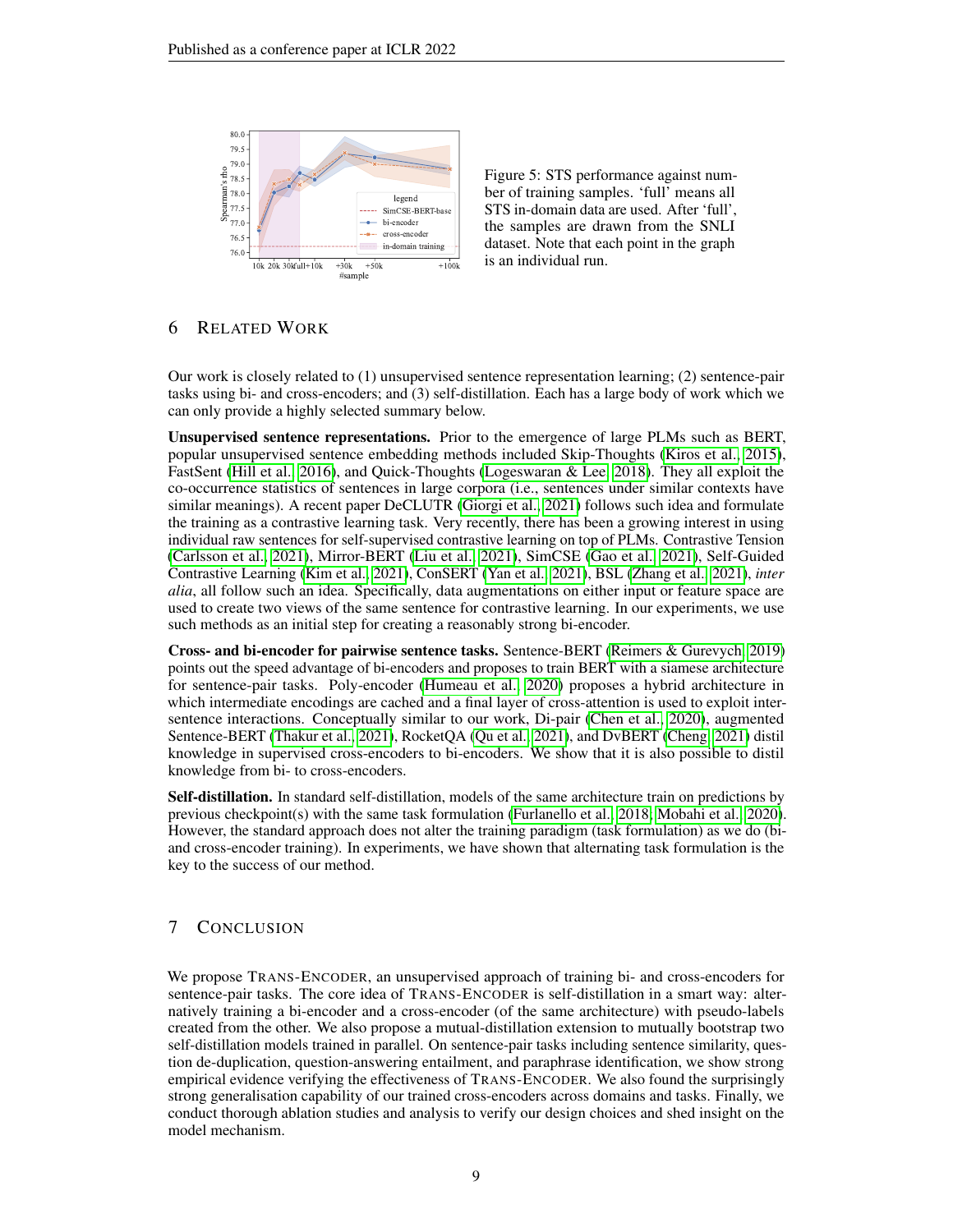## 8 ACKNOWLEDGEMENTS

We thank Hanchen Wang, Giorgio Giannone, Arushi Goel for providing useful feedback during internal discussions.

## **REFERENCES**

- <span id="page-9-3"></span>Eneko Agirre, Daniel Cer, Mona Diab, and Aitor Gonzalez-Agirre. SemEval-2012 task 6: A pilot on semantic textual similarity. In *\*SEM 2012*, pp. 385–393, 2012.
- <span id="page-9-4"></span>Eneko Agirre, Daniel Cer, Mona Diab, Aitor Gonzalez-Agirre, and Weiwei Guo. \*SEM 2013 shared task: Semantic textual similarity. In *\*SEM 2013*, pp. 32–43, 2013.
- <span id="page-9-5"></span>Eneko Agirre, Carmen Banea, Claire Cardie, Daniel Cer, Mona Diab, Aitor Gonzalez-Agirre, Weiwei Guo, Rada Mihalcea, German Rigau, and Janyce Wiebe. SemEval-2014 task 10: Multilingual semantic textual similarity. In *SemEval 2014*, pp. 81–91, 2014.
- <span id="page-9-6"></span>Eneko Agirre, Carmen Banea, Claire Cardie, Daniel Cer, Mona Diab, Aitor Gonzalez-Agirre, Weiwei Guo, Inigo Lopez-Gazpio, Montse Maritxalar, Rada Mihalcea, German Rigau, Larraitz Uria, and ˜ Janyce Wiebe. SemEval-2015 task 2: Semantic textual similarity, English, Spanish and pilot on interpretability. In *SemEval 2015*, pp. 252–263, 2015.
- <span id="page-9-7"></span>Eneko Agirre, Carmen Banea, Daniel Cer, Mona Diab, Aitor Gonzalez-Agirre, Rada Mihalcea, German Rigau, and Janyce Wiebe. SemEval-2016 task 1: Semantic textual similarity, monolingual and cross-lingual evaluation. In *SemEval-2016*, pp. 497–511, 2016.
- <span id="page-9-10"></span>Samuel R. Bowman, Gabor Angeli, Christopher Potts, and Christopher D. Manning. A large annotated corpus for learning natural language inference. In *EMNLP 2015*, pp. 632–642, 2015.
- <span id="page-9-13"></span>Fredrik Carlsson, Amaru Cuba Gyllensten, Evangelia Gogoulou, Erik Ylipää Hellqvist, and Magnus Sahlgren. Semantic re-tuning with contrastive tension. In *ICLR 2021*, 2021.
- <span id="page-9-8"></span>Daniel Cer, Mona Diab, Eneko Agirre, Iñigo Lopez-Gazpio, and Lucia Specia. SemEval-2017 task 1: Semantic textual similarity multilingual and crosslingual focused evaluation. In *SemEval 2017*, pp. 1–14, 2017.
- <span id="page-9-14"></span>Jiecao Chen, Liu Yang, Karthik Raman, Michael Bendersky, Jung-Jung Yeh, Yun Zhou, Marc Najork, Danyang Cai, and Ehsan Emadzadeh. DiPair: Fast and accurate distillation for trillion-scale text matching and pair modeling. In *EMNLP-findings 2020*, pp. 2925–2937, 2020.
- <span id="page-9-15"></span>Xingyi Cheng. Dual-view distilled bert for sentence embedding. In *SIGIR 2021*, pp. 2151–2155, 2021.
- <span id="page-9-1"></span>Jacob Devlin, Ming-Wei Chang, Kenton Lee, and Kristina Toutanova. BERT: Pre-training of deep bidirectional transformers for language understanding. In *NAACL*, pp. 4171–4186, 2019.
- <span id="page-9-16"></span>Tommaso Furlanello, Zachary Lipton, Michael Tschannen, Laurent Itti, and Anima Anandkumar. Born again neural networks. In *ICLR 2018*, pp. 1607–1616, 2018.
- <span id="page-9-0"></span>Tianyu Gao, Xingcheng Yao, and Danqi Chen. Simcse: Simple contrastive learning of sentence embeddings. In *EMNLP 2021*, pp. 6894–6910, 2021.
- <span id="page-9-12"></span>John Giorgi, Osvald Nitski, Bo Wang, and Gary Bader. DeCLUTR: Deep contrastive learning for unsupervised textual representations. In *ACL-IJCNLP 2021*, pp. 879–895, 2021.
- <span id="page-9-9"></span>Kaiming He, Haoqi Fan, Yuxin Wu, Saining Xie, and Ross B. Girshick. Momentum contrast for unsupervised visual representation learning. In *CVPR 2020*, pp. 9726–9735, 2020.
- <span id="page-9-11"></span>Felix Hill, Kyunghyun Cho, and Anna Korhonen. Learning distributed representations of sentences from unlabelled data. In *NAACL 2016*, pp. 1367–1377, 2016.
- <span id="page-9-2"></span>Samuel Humeau, Kurt Shuster, Marie-Anne Lachaux, and Jason Weston. Poly-encoders: Architectures and pre-training strategies for fast and accurate multi-sentence scoring. In *ICLR 2020*, 2020.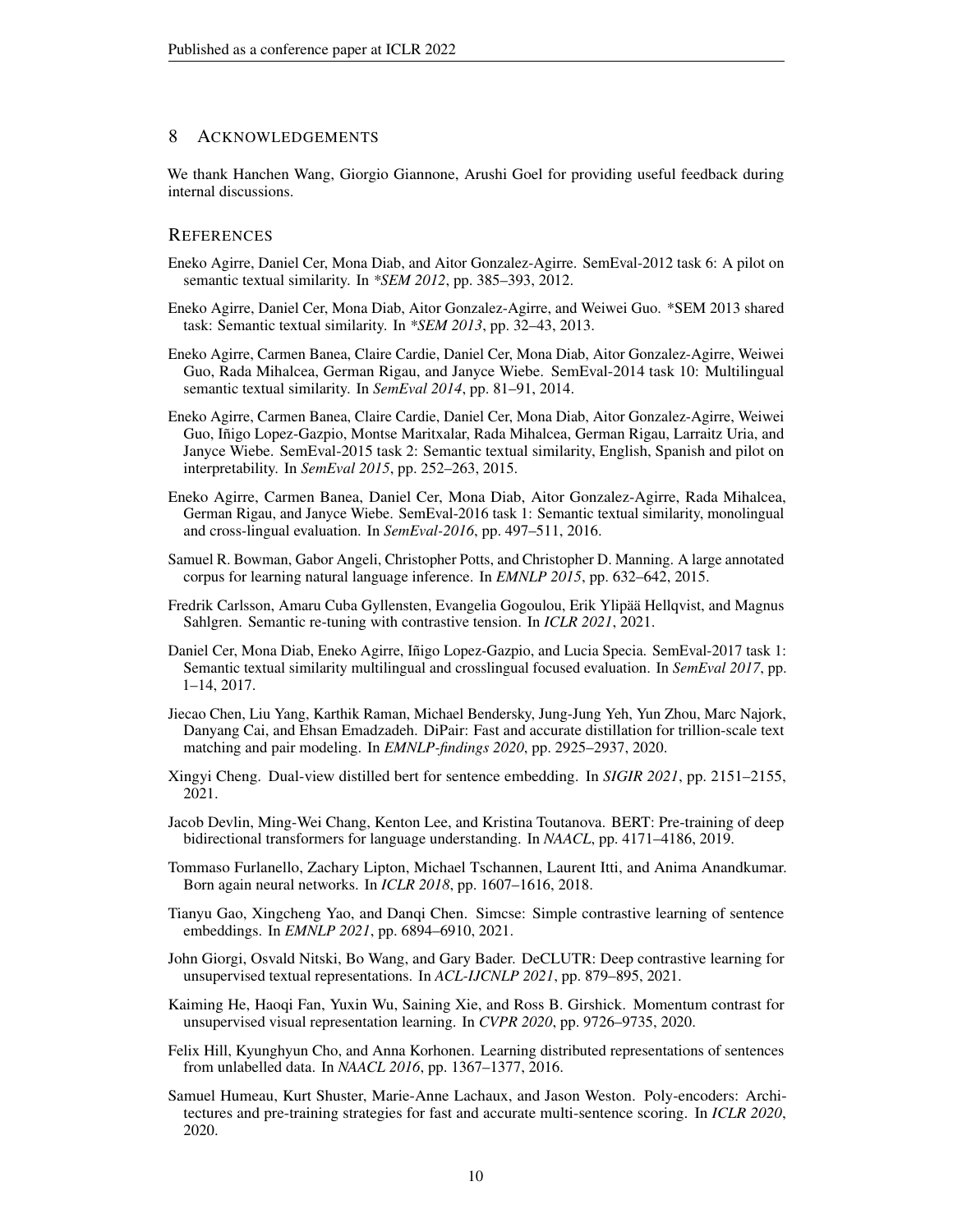- <span id="page-10-14"></span>Taeuk Kim, Kang Min Yoo, and Sang-goo Lee. Self-guided contrastive learning for BERT sentence representations. In *ACL-IJCNLP 2021*, pp. 2528–2540, 2021.
- <span id="page-10-12"></span>Ryan Kiros, Yukun Zhu, Russ R Salakhutdinov, Richard Zemel, Raquel Urtasun, Antonio Torralba, and Sanja Fidler. Skip-thought vectors. In *NeurIPS 2015*, pp. 3294–3302, 2015.
- <span id="page-10-9"></span>Bohan Li, Hao Zhou, Junxian He, Mingxuan Wang, Yiming Yang, and Lei Li. On the sentence embeddings from pre-trained language models. In *EMNLP 2020*, pp. 9119–9130, 2020.
- <span id="page-10-0"></span>Fangyu Liu, Ivan Vulic, Anna Korhonen, and Nigel Collier. Fast, effective, and self-supervised: ´ Transforming masked language models into universal lexical and sentence encoders. In *EMNLP 2021*, pp. 1442–1459, 2021.
- <span id="page-10-1"></span>Yinhan Liu, Myle Ott, Naman Goyal, Jingfei Du, Mandar Joshi, Danqi Chen, Omer Levy, Mike Lewis, Luke Zettlemoyer, and Veselin Stoyanov. Roberta: A robustly optimized bert pretraining approach. *arXiv preprint arXiv:1907.11692*, 2019.
- <span id="page-10-13"></span>Lajanugen Logeswaran and Honglak Lee. An efficient framework for learning sentence representations. In *ICLR 2018*, 2018.
- <span id="page-10-10"></span>Ilya Loshchilov and Frank Hutter. Decoupled weight decay regularization. In *ICLR 2019*, 2019.
- <span id="page-10-6"></span>Marco Marelli, Stefano Menini, Marco Baroni, Luisa Bentivogli, Raffaella Bernardi, and Roberto Zamparelli. A SICK cure for the evaluation of compositional distributional semantic models. In *LREC 2014*, pp. 216–223, 2014.
- <span id="page-10-11"></span>Hossein Mobahi, Mehrdad Farajtabar, and Peter L Bartlett. Self-distillation amplifies regularization in hilbert space. *arXiv preprint arXiv:2002.05715*, 2020.
- <span id="page-10-3"></span>Aaron van den Oord, Yazhe Li, and Oriol Vinyals. Representation learning with contrastive predictive coding. *arXiv preprint arXiv:1807.03748*, 2018.
- <span id="page-10-17"></span>Yingqi Qu, Yuchen Ding, Jing Liu, Kai Liu, Ruiyang Ren, Wayne Xin Zhao, Daxiang Dong, Hua Wu, and Haifeng Wang. Rocketqa: An optimized training approach to dense passage retrieval for open-domain question answering. In *NAACL 2021*, pp. 5835–5847, 2021.
- <span id="page-10-7"></span>Pranav Rajpurkar, Jian Zhang, Konstantin Lopyrev, and Percy Liang. SQuAD: 100,000+ questions for machine comprehension of text. In *EMNLP 2016*, pp. 2383–2392, Austin, Texas, 2016.
- <span id="page-10-5"></span>Nils Reimers and Iryna Gurevych. Sentence-BERT: Sentence embeddings using Siamese BERTnetworks. In *EMNLP-IJCNLP 2019*, pp. 3982–3992, 2019.
- <span id="page-10-2"></span>Nandan Thakur, Nils Reimers, Johannes Daxenberger, and Iryna Gurevych. Augmented SBERT: Data augmentation method for improving bi-encoders for pairwise sentence scoring tasks. In *NAACL 2021*, pp. 296–310, 2021.
- <span id="page-10-8"></span>Alex Wang, Amanpreet Singh, Julian Michael, Felix Hill, Omer Levy, and Samuel R. Bowman. GLUE: A multi-task benchmark and analysis platform for natural language understanding. In *ICLR 2019*, 2019.
- <span id="page-10-15"></span>Yuanmeng Yan, Rumei Li, Sirui Wang, Fuzheng Zhang, Wei Wu, and Weiran Xu. ConSERT: A contrastive framework for self-supervised sentence representation transfer. In *ACL-IJCNLP 2021*, pp. 5065–5075, 2021.
- <span id="page-10-16"></span>Yan Zhang, Ruidan He, Zuozhu Liu, Lidong Bing, and Haizhou Li. Bootstrapped unsupervised sentence representation learning. In *ACL-IJCNLP 2021*, pp. 5168–5180, 2021.
- <span id="page-10-4"></span>Wangchunshu Zhou, Tao Ge, Furu Wei, Ming Zhou, and Ke Xu. Scheduled DropHead: A regularization method for transformer models. In *EMNLP-findings 2020*, pp. 1971–1980, 2020.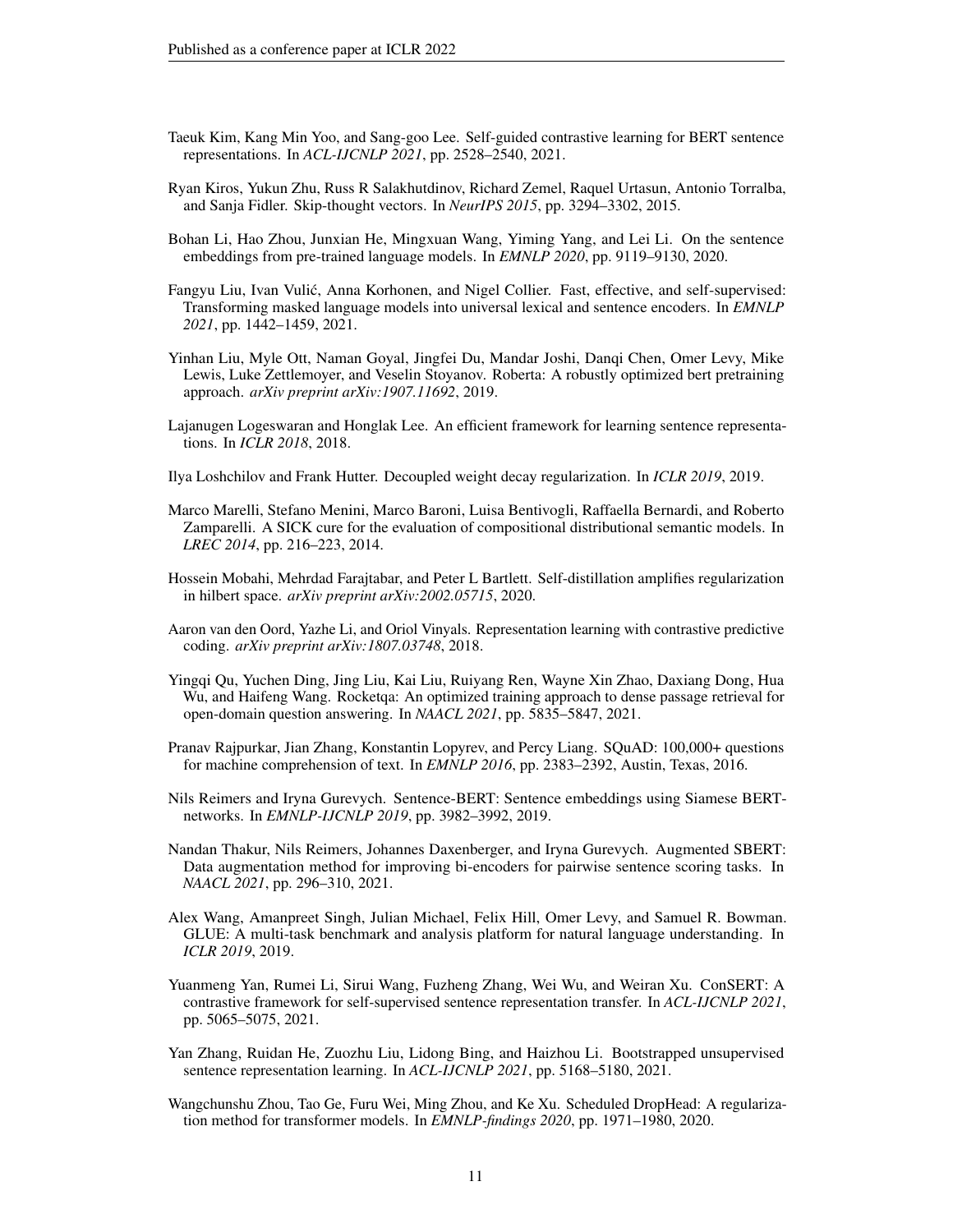<span id="page-11-2"></span>

| $dataset \rightarrow$         | STS <sub>12</sub> | <b>STS13</b> | STS <sub>14</sub> | STS <sub>15</sub> | <b>STS16</b> | STS-B | SICK-R | avg.  |
|-------------------------------|-------------------|--------------|-------------------|-------------------|--------------|-------|--------|-------|
| Mirror-RoBERTa-base           | 64.67             | 81.53        | 73.05             | 79.78             | 78.16        | 78.36 | 70.03  | 75.08 |
| $+$ TENC (bi)                 | 71.99             | 81.85        | 75.73             | 83.32             | 79.97        | 81.19 | 69.47  | 77.64 |
| $+$ TENC (cross)              | 73.10             | 82.31        | 76.49             | 83.71             | 79.64        | 81.70 | 69.70  | 78.09 |
| Mirror-RoBERTa-base-drophead  | 68.15             | 82.55        | 73.47             | 82.26             | 79.44        | 79.63 | 71.58  | 76.72 |
| $+$ TENC (bi)                 | 74.95             | 83.86        | 77.50             | 85.80             | 83.22        | 83.94 | 72.56  | 80.26 |
| $+$ TENC (cross)              | 75.70             | 84.58        | 78.35             | 86.49             | 83.96        | 84.26 | 72.76  | 80.87 |
| Contrastive-Tension-BERT-base | 61.98             | 76.82        | 68.35             | 77.38             | 76.56        | 73.99 | 69.20  | 72.04 |
| $+$ TENC (bi)                 | 69.58             | 79.38        | 69.32             | 77.59             | 77.96        | 78.23 | 70.70  | 74.68 |
| $+$ TENC (cross)              | 70.67             | 79.27        | 69.26             | 76.77             | 78.78        | 79.08 | 70.66  | 74.93 |
| DeCLUTR-RoBERTa-base          | 45.56             | 73.38        | 63.39             | 72.72             | 76.15        | 66.40 | 68.99  | 66.66 |
| $+$ TENC (bi)                 | 62.40             | 77.55        | 70.05             | 80.28             | 81.81        | 77.31 | 72.60  | 74.57 |
| $+$ TENC (cross)              | 60.68             | 78.11        | 69.23             | 80.48             | 81.03        | 78.47 | 70.07  | 74.01 |

<span id="page-11-3"></span>Table 4: English STS (models beyond SimCSE). Spearman's  $\rho$  scores are reported.

| $dataset \rightarrow$         | QQP   | ONLI  | <b>MRPC</b> | avg.  |
|-------------------------------|-------|-------|-------------|-------|
| Mirror-RoBERTa-base           | 78.89 | 73.73 | 75.44       | 76.02 |
| $+$ TENC (bi)                 | 82.34 | 79.57 | 77.08       | 79.66 |
| $+$ TENC (cross)              | 82.00 | 79.87 | 78.40       | 80.09 |
| Mirror-RoBERTa-base-drophead  | 78.36 | 75.56 | 77.18       | 77.03 |
| $+$ TENC (bi)                 | 82.04 | 82.12 | 79.63       | 81.26 |
| $+$ TENC (cross)              | 82.90 | 82.52 | 81.38       | 82.27 |
| Contrastive-Tension-BERT-base | 78.95 | 69.73 | 72.86       | 73.85 |
| $+$ TENC (bi)                 | 80.96 | 68.31 | 72.54       | 73.94 |
| $+$ TENC (cross)              | 81.22 | 74.17 | 71.33       | 75.57 |
| DeCLUTR-RoBERTa-base          | 78.68 | 74.77 | 72.86       | 75.44 |
| $+$ TENC $(bi)$               | 83.64 | 82.87 | 74.55       | 80.35 |
| $+$ TENC (cross)              | 84.02 | 83.41 | 75.55       | 80.99 |

Table 5: Binary classification (models beyond SimCSE). AUC scores are reported.

## A APPENDIX

#### <span id="page-11-1"></span>A.1 RESULTS WITH OTHER CONTRASTIVE LEARNING METHODS

In the main text, we experimented with SimCSE, but in theory TRANS-ENCODER is compatible with any unsupervised contrastive bi-encoder learning models. In this section, we experiment with Mirror-BERT (which is similar to SimCSE) and also two additional unsupervised contrastive models Contrastive-Tension [\(Carlsson et al., 2021\)](#page-9-13) and DeCLUTR [\(Giorgi et al., 2021\)](#page-9-12) to verify the robustness of TRANS-ENCODER.

As seen in [Tab. 4](#page-11-2) and [Tab. 5,](#page-11-3) TRANS-ENCODER brings consistent and significant improvements to all base models, similar to what we have observed on SimCSE models. After TRANS-ENCODER training, the Mirror-BERT-based models perform even slightly better than SimCSE-based models, on both the STS and binary classification tasks. We suspect it is due to that SimCSE checkpoints are trained for more iterations (with the contrastive learning objective) and thus are more prone to overfit the training corpus.

#### <span id="page-11-0"></span>A.2 MORE DISCUSSIONS AND ANALYSIS

How robust is TRANS-ENCODER? [\(Tab. 6\)](#page-12-0) As mentioned, our main experiments used one fixed random seed. Due to the scale of the experiments, performing multiple runs with different random seeds for all setups is overly expensive. We pick STS and the base variants of BERT and RoBERTa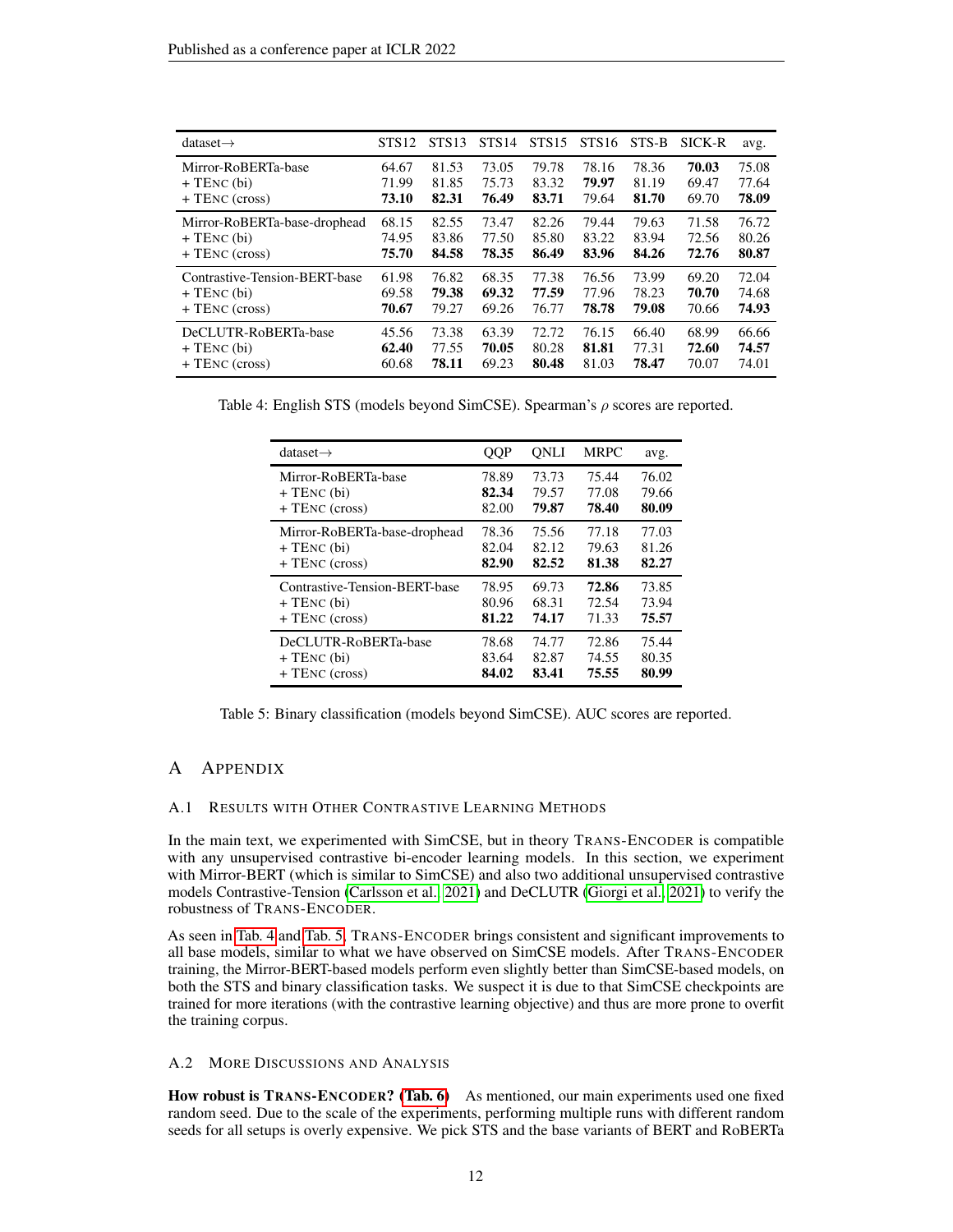<span id="page-12-0"></span>

| dataset $\rightarrow$                                  | mean S.D.                |  |
|--------------------------------------------------------|--------------------------|--|
| SimCSE-BERT-base<br>$+$ TENC (bi)<br>+ TENC (cross)    | 78.72 0.16<br>78.21 0.26 |  |
| SimCSE-RoBERTa-base<br>$+$ TENC (bi)<br>+ TENC (cross) | 78.38 0.26<br>78.90 0.34 |  |

Table 6: Mean and standard deviation (S.D.) of five runs on STS.

<span id="page-12-1"></span>

| Data $\rightarrow$                                                                   |                                  |                                  | <b>STS</b>                                 | <b>SICK-R</b>                    |                                  |  |
|--------------------------------------------------------------------------------------|----------------------------------|----------------------------------|--------------------------------------------|----------------------------------|----------------------------------|--|
| $model \rightarrow$                                                                  |                                  |                                  | off-the-shelf $+TENC$ (bi) $+TENC$ (cross) |                                  | $+TENC$ (bi) $+TENC$ (cross)     |  |
| SimCSE-BERT-base<br>SimCSE-RoBERTa-base<br>SimCSE-BERT-large<br>SimCSE-RoBERTa-large | 72.22<br>68.62<br>73.88<br>71.23 | 71.84<br>67.63<br>71.46<br>68.36 | 71.16<br>69.51<br>70.90<br>67.90           | 74.13<br>68.39<br>74.92<br>72.63 | 74.43<br>70.38<br>74.98<br>73.13 |  |

Table 7: Compare TRANS-ENCODER models trained with all STS data (using STS-B's dev set) and SICK-R data only (using SICK-R's dev set). Large performance gains can be obtained when treating SICK-R as a standalone task.

as two examples for showing results of five runs (shown in [Tab. 6\)](#page-12-0). In general, the TRANS-ENCODER approach is quite robust and stable.

STS and SICK-R as different tasks [\(Tab. 7,](#page-12-1) [Fig. 6\)](#page-13-1). It is worth noting that in the STS main results table [\(Tab. 1\)](#page-5-0), SICK-R is the only dataset where TRANS-ENCODER models lead to performance worse than the baselines in some settings (e.g., on SimCSE-BERT-large). We believe it is due to that SICK-R is essentially a different task from STS2012-2016 and STS-B since SICK-R is labelled with a different aim in mind. It focuses specifically on compositional distributional semantics.<sup>[10](#page-12-2)</sup> To verify our claim, we train SICK-R as a standalone task using its official dev set instead of STS-B. All sentence pairs from SICK-R are used as raw training data. The results are shown in [Tab. 7](#page-12-1) and [Fig. 6.](#page-13-1) As shown, around 3-4% gain can be obtained by switching to training on SICK-R only, confirming the different nature of the two tasks. This suggests that generalisation is also dependent on the standard of how relevance is defined between sequences in the target dataset, and training with an in-domain dev set maybe crucial when the domain shift between training and testing data is significant.

Gradient derivation of BCE and MSE loss. We show that BCE is essentially a normalised version of MSE where the gradient of  $x_i$  is scaled by the sigmoid function ( $\sigma(\cdot)$ ). Here are the gradients of the two loss functions:

$$
\frac{\partial \mathcal{L}_{BCE}}{\partial x_i} = -\frac{1}{N} \Big( y_i (\sigma(x_i) - 1) + (1 - y_i) \sigma(x_i) \Big)
$$
\n
$$
= -\frac{1}{N} \Big( \sigma(x_i) - y_i \Big)
$$
\n
$$
\frac{\partial \mathcal{L}_{MSE}}{\partial x_i} = -\frac{2}{N} \Big( x_i - y_i \Big).
$$
\n(4)

As can be seen, the only difference lies in whether  $x_i$  is scaled by  $\sigma(\cdot)$ . This gives a greater degree of freedom to  $\mathcal{L}_{BCE}$  especially at the areas in the two ends (close to 0 or 1): a large change of  $x_i$  results

<span id="page-12-2"></span> $10$ SICK-R "includes a large number of sentence pairs that are rich in the lexical, syntactic and semantic phenomena that Compositional Distributional Semantic Models (CDSMs) are expected to account for (e.g., contextual synonymy and other lexical variation phenomena, active/passive and other syntactic alternations, impact of negation, determiners and other grammatical elements), but do not require dealing with other aspects of existing sentential data sets (e.g., STS, RTE) that are not within the scope of compositional distributional semantics." (see <http://marcobaroni.org/composes/sick.html>).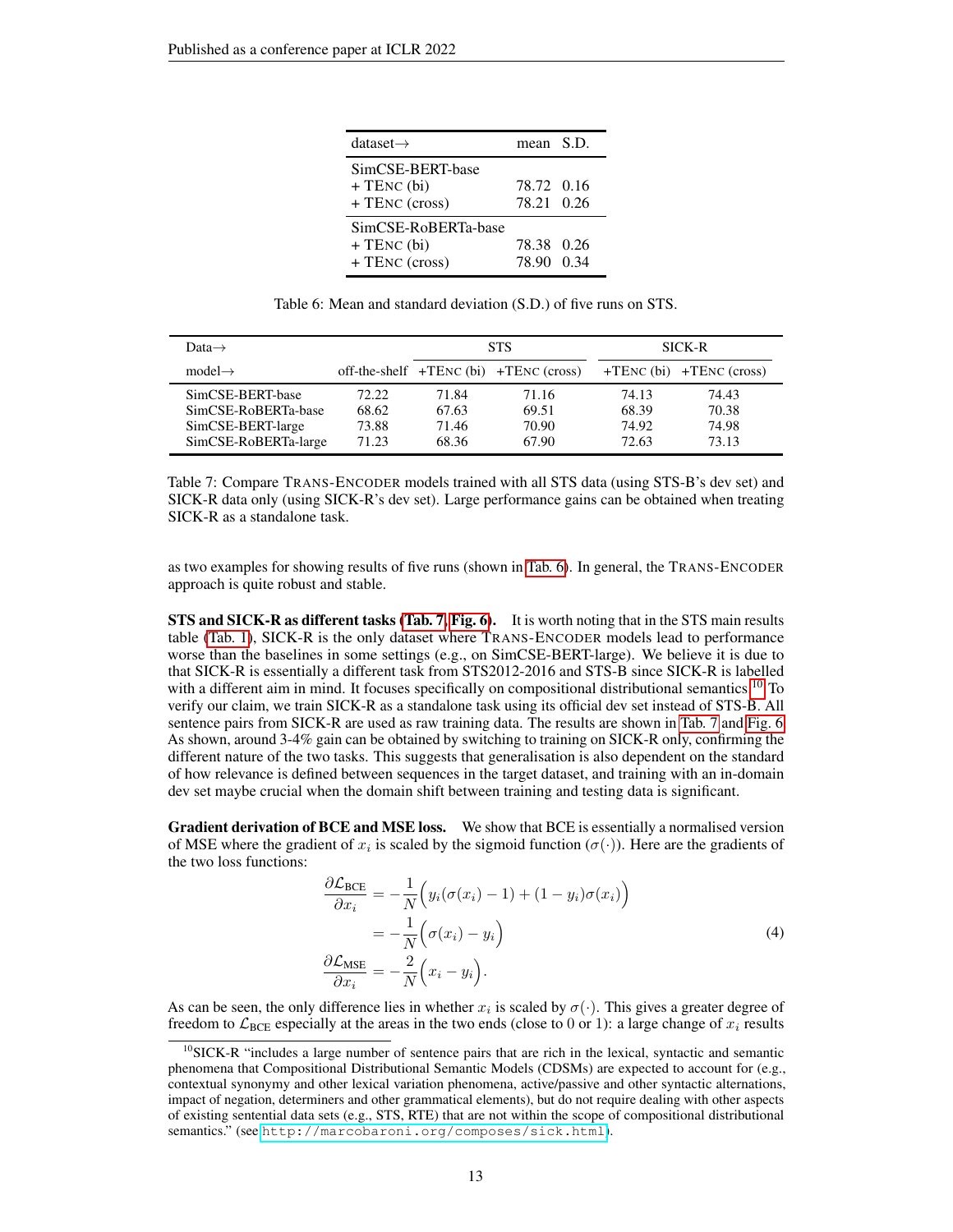<span id="page-13-1"></span>

Figure 6: Graphical presentation of [Tab. 7.](#page-12-1)

<span id="page-13-0"></span>

| $lossbi-to-cross$ | $losscross-to-bi$ | result                                                                            |
|-------------------|-------------------|-----------------------------------------------------------------------------------|
| <b>BCE</b>        | <b>MSE</b>        | TRANS-ENCODER configuration $(\checkmark)$                                        |
| <b>BCE</b>        | RCF               | cross-to-bi distillation won't converge $\overline{(\chi)}$                       |
| <b>MSE</b>        | <b>MSE</b>        | bi-to-cross distillation overfits completely to pseudo labels $(\bar{x})$         |
| <b>MSE</b>        | <b>BCE</b>        | bi-to-cross distillation overfits completely to pseudo labels $(\bar{x}) \bar{x}$ |
|                   |                   | cross-to-bi distillation won't converge $(X)$                                     |

Table 8: Compare different loss function configurations.

in a small change of  $\sigma(x_i)$ , making the approximation of  $y_i$  an easier task. In other words, in  $\mathcal{L}_{BCE}$ , it is in general easier for the model to push the gradient to 0, while in  $\mathcal{L}_{MSE}$ , only a strict numerical match leads to 0 gradient.

Loss function configurations [\(Tab. 8\)](#page-13-0). We experimented with loss function configurations comprehensively and found that it requires caution when choosing learning objectives for cross- to bi-encoder and bi- to cross-encoder distillation. As mentioned in the main text and the paragraph above, choosing MSE for bi-to-cross distillation causes severe overfitting to the pseudo scores and choosing BCE for cross-to-bi distillation fail to make the model converge. As a result, our configuration of using BCE and MSE for bi-to-cross and cross-to-bi distillations respectively becomes the only plausible solution (see [Tab. 8\)](#page-13-0).

For the regression loss used for cross-to-bi distillation, besides MSE, we also experimented with several other regression loss functions such as Log-Cosh but found no improvement.

Do sentence pairs leak label information? [\(Tab. 9\)](#page-14-0) TRANS-ENCODER has leveraged the sentence pairs given by the task. One concern is that the sentence pairs may be positively correlated and the model may have exploited this naïve bias. We highlight that this work does not have this concern as the tasks in our study test the *relative similarity ranking* of sentence pairs under the evaluation metrics (both spearman's rank used in STS and AUC used in binary classification are ranking-based). Therefore, the overall correlation distribution of sentence pairs does not reveal what is tested by the tasks in this study. To further verify the model has not learned label distribution from the task, we run a controlled setting where we treat all sentence pairs from the tasks as (pseudo-)positive pairs and apply a standard contrastive finetuning framework (i.e. Mirror-BERT and SimCSE finetuning) with [Eq. \(1\)](#page-1-4) as the loss on these pairs. Performance improvement from this finetuning setup will indicate that the overall positive correlation from the sentence pairs can be exploited by the model. Results are shown in [Tab. 9.](#page-14-0) Contrastive methods on pseudo-positive pairs almost always<sup>[11](#page-13-2)</sup> underperform the original SimCSE and Mirror-BERT checkpoints significantly while TRANS-ENCODER models improve the checkpoints by large margins.

<span id="page-13-2"></span> $11$ The only exception is QNLI. We suspect it is because QNLI is from the QA domain and contrastive tuning on QNLI sentence pairs has some domain adaptation effect. According to [Liu et al.](#page-10-0) [\(2021\)](#page-10-0), contrastive tuning on randomly sampled sentences from the target domain can also achieve domain adaptation, and sentence pairs from the task are thus not a must.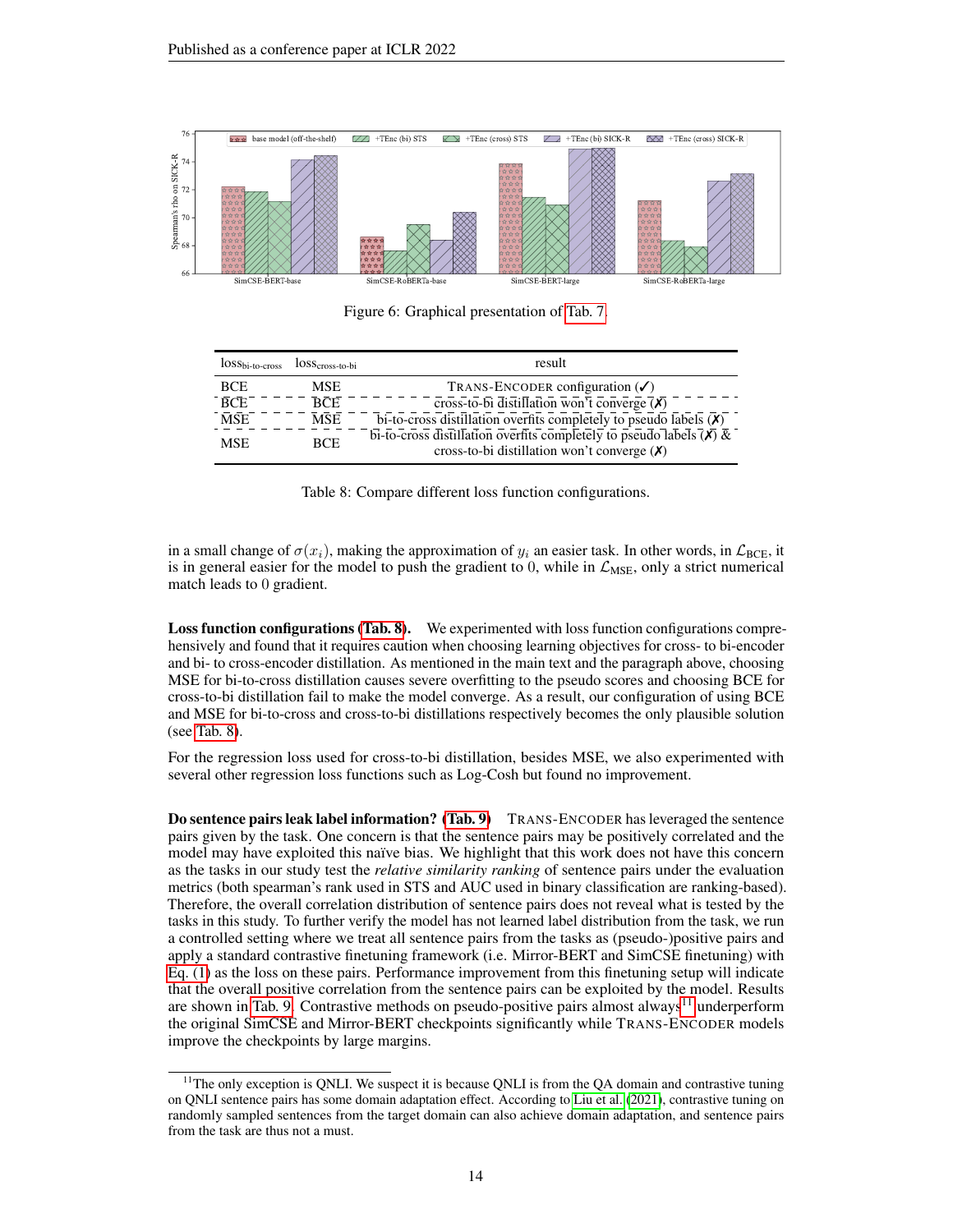<span id="page-14-0"></span>

| dataset $\rightarrow$        | $STS$ (avg.) | OOP                           | ONLI  | MRPC                | avg.               |
|------------------------------|--------------|-------------------------------|-------|---------------------|--------------------|
| SimCSE-RoBERTa-base          | 76.10        | 81.82                         | 73.54 | 75.06               | 76.63              |
| $+$ TENC (bi)                | 78.36        | 84.13                         | 77.08 | 75.29               | 78.72              |
| $+$ TENC (cross)             | 78.86        | 85.16                         | 80.49 | 76.09               | 80.15              |
| $+$ contrastive tuning       | 73.93        | 74.00                         | 77.56 | $\bar{7}5.\bar{2}5$ | $\overline{75.19}$ |
| Mirror-RoBERTa-base-drophead | 76.72        | 78.36                         | 75.56 | 77.18               | 77.00              |
| $+$ TENC (bi)                | 80.26        | 82.04                         | 82.12 | 79.63               | 81.01              |
| + TENC (cross)               | 80.87        | 82.90                         | 82.52 | 81.38               | 82.27              |
| $+$ contrastive tuning       | 72.21        | $7\overline{3}.\overline{5}1$ | 77.50 | $\overline{75.63}$  | 74.71              |

<span id="page-14-1"></span>Table 9: Compare TRANS-ENCODER with SimCSE/Mirror-BERT-style contrastive tuning on sentence pairs given by the task.

| model size          | dataset     | # GPU required        | time               |
|---------------------|-------------|-----------------------|--------------------|
| TENC (base)         | <b>STS</b>  | 1                     | $\approx 0.5$ hrs  |
| TENC (large)        | STS         | 1                     | $\approx$ 1.5 hrs  |
| TENC-mutual (base)  | <b>STS</b>  | 2                     | $\approx$ 1.25 hrs |
| TENC-mutual (large) | STS         | 2                     | $\approx$ 3 hrs    |
| TENC (base)         | QQP         | 1                     | $\approx$ 1 hrs    |
| TENC (large)        | QQP         | 1                     | $\approx$ 2.5 hrs  |
| TENC-mutual (base)  | QQP         | 2                     | $\approx$ 2.25 hrs |
| TENC-mutual (large) | QQP         | 2                     | $\approx$ 5 hrs    |
| TENC (base)         | ONLI        | 1                     | $\approx 0.5$ hrs  |
| TENC (large)        | ONLI        | 1                     | $\approx$ 1.75 hrs |
| TENC-mutual (base)  | ONLI        | $\mathcal{D}_{\cdot}$ | $\approx$ 1.25 hrs |
| TENC-mutual (large) | <b>QNLI</b> | 2                     | $\approx$ 3.5 hrs  |
| TENC (base)         | MRPC        | 1                     | $\approx 0.25$ hrs |
| TENC (large)        | <b>MRPC</b> | 1                     | $\approx 0.75$ hrs |
| TENC-mutual (base)  | <b>MRPC</b> | $\mathcal{D}_{\cdot}$ | $\approx 0.5$ hrs  |
| TENC-mutual (large) | <b>MRPC</b> | 2                     | $\approx$ 1.5 hrs  |

Table 10: Running time for all models across different datasets/tasks. We experimented with NVIDIA V100, A100 and 3090 and found the estimated time to be similar.

#### A.3 TRAINING TIME

Overall runtime. We list the runtime of TRANS-ENCODER models on different tasks and configurations in [Tab. 10.](#page-14-1) All base models can be trained under 2.5 hours and large models can be trained within 5 hours. TENC-mutual models usually take twice the amount of time training a self-distillation model. Also, TENC-mutual models require two GPUs while self-distillation models need only one. We have tested running TRANS-ENCODER on three types of Nvidia GPUs: V100 (16 GB), A100 (40 GB) and 3090 (24 GB). The runtimes are similar.

Cross-encoder vs. bi-encoder. For training one epoch, bi-encoder takes significantly less time than cross-encoders. However, bi-encoders take much longer time to converge (15 epochs vs. 3 epochs on binary classification tasks and 10 epochs vs. 1 epoch on STS; see [Tab. 16\)](#page-17-0). As a result, in practice, bi-to-cross and cross-to-bi distillations take similar amount of time.

#### A.4 FULL TABLES

Here, we list the full tables of SimCSE binary classification results [\(Tab. 11\)](#page-15-0); SimCSE domain transfer results [\(Tab. 12\)](#page-16-0); and full tables for ablation studies [\(Tab. 13,](#page-16-1) [Tab. 14\)](#page-16-2), which are presented as figures in the main texts in [Fig. 3.](#page-7-0)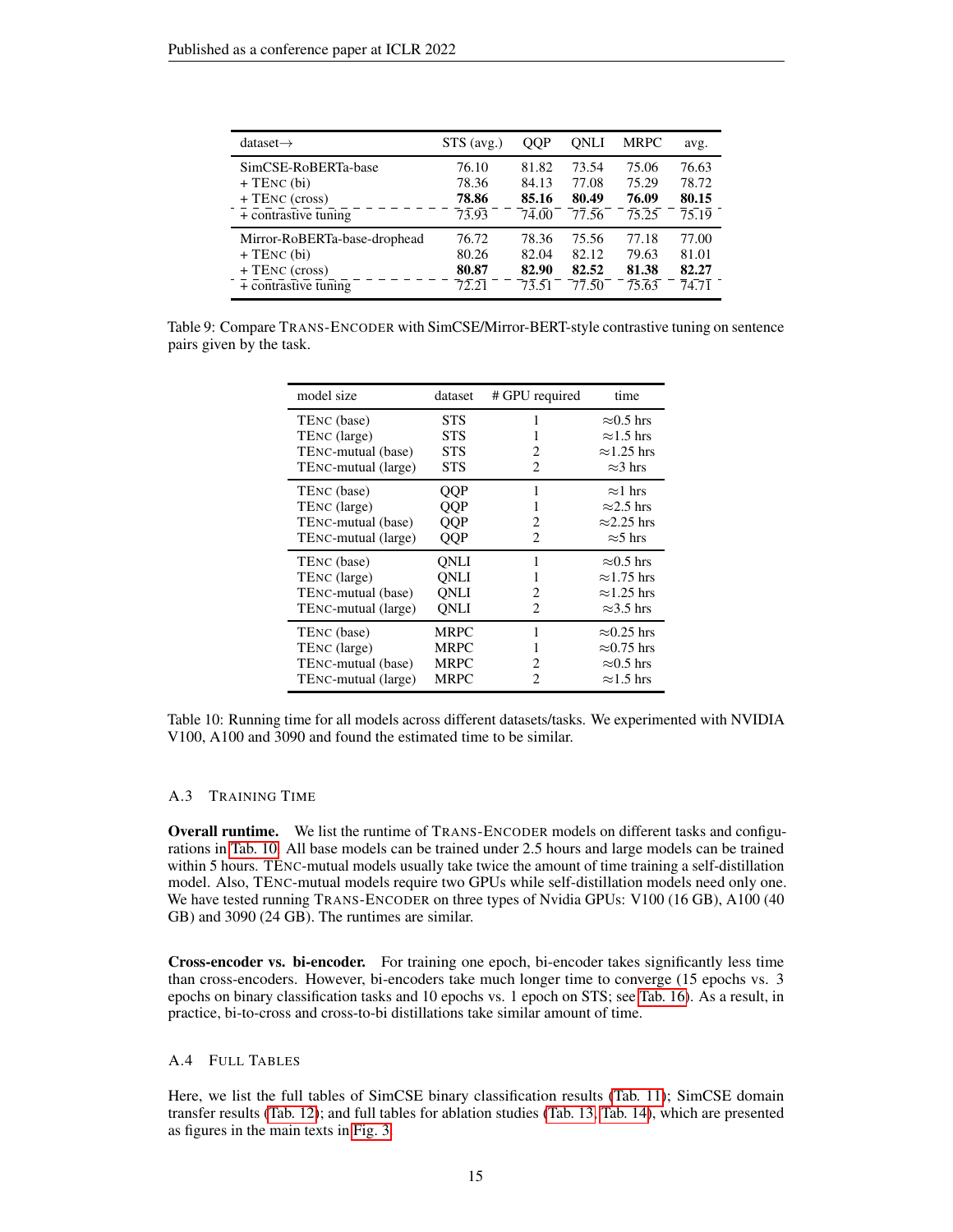<span id="page-15-0"></span>

| $dataset \rightarrow$<br>#                           | <b>QQP</b>          |       | <b>QNLI MRPC</b> | avg.  |  |  |
|------------------------------------------------------|---------------------|-------|------------------|-------|--|--|
| single-model results                                 |                     |       |                  |       |  |  |
| SimCSE-BERT-base                                     | 80.38               | 71.38 | 75.02            | 75.59 |  |  |
| + TENC (bi)                                          | 82.10               | 75.30 | 75.71            | 77.70 |  |  |
| + TENC (cross)                                       | 82.10               | 75.61 | 76.21            | 77.97 |  |  |
| + TENC-mutual (bi)                                   | 84.00               | 76.93 | 76.62            | 79.18 |  |  |
| + TENC-mutual (cross)                                | 84.29               | 77.11 | 77.77            | 79.72 |  |  |
| SimCSE-RoBERTa-base                                  | $8\bar{1}.\bar{8}2$ | 73.54 | 75.06            | 76.81 |  |  |
| $+$ TENC (bi)                                        | 84.13               | 77.08 | 75.29            | 78.83 |  |  |
| + TENC (cross)                                       | 85.16               | 80.49 | 76.09            | 80.58 |  |  |
| + TENC-mutual (bi)                                   | 84.36               | 77.29 | 76.90            | 79.52 |  |  |
| + TENC-mutual (cross)                                | 84.73               | 77.32 | 78.47            | 80.17 |  |  |
| SimCSE-BERT-large                                    | 82.42               | 72.46 | 75.93            | 76.94 |  |  |
| + TENC (bi)                                          | 84.53               | 78.22 | 78.42            | 80.39 |  |  |
| + TENC (cross)                                       | 84.18               | 79.71 | 79.43            | 81.11 |  |  |
| + TENC-mutual (bi)                                   | 85.72               | 81.61 | 79.59            | 82.31 |  |  |
| + TENC-mutual (cross)                                | 86.55               | 81.55 | 79.69            | 82.60 |  |  |
| SimCSE-RoBERTa-large                                 | 82.99               | 75.76 | 77.24            | 78.66 |  |  |
| + TENC (bi)                                          | 85.65               | 84.49 | 79.34            | 83.16 |  |  |
| + TENC (cross)                                       | 86.16               | 84.69 | 81.00            | 83.95 |  |  |
| + TENC-mutual (bi)                                   | 85.65               | 81.87 | 79.53            | 82.35 |  |  |
| + TENC-mutual (cross)                                | 86.38               | 83.14 | 81.77            | 83.76 |  |  |
| ensemble results (average predictions of two models) |                     |       |                  |       |  |  |
| SimCSE-base ensemble                                 | 81.10               | 72.46 | 75.04            | 76.20 |  |  |
| TENC-base (bi) ensemble                              | 83.11               | 76.19 | 75.45            | 78.25 |  |  |
| TENC-base (cross) ensemble                           | 84.15               | 78.55 | 78.90            | 80.53 |  |  |
| TENC-mutual-base (bi) ensemble                       | 84.18               | 77.11 | 76.76            | 79.35 |  |  |
| TENC-mutual-base (cross) ensemble                    | 84.68               | 77.92 | 78.22            | 80.27 |  |  |
| SimCSE-large ensemble                                | 82.47               | 74.09 | 76.55            | 77.70 |  |  |
| TENC-large (bi) ensemble                             | 85.09               | 81.35 | 78.88            | 81.77 |  |  |
| TENC-large (cross) ensemble                          | 86.22               | 83.78 | 81.06            | 83.69 |  |  |
| TENC-mutual-large (bi) ensemble                      | 86.10               | 81.74 | 79.56            | 82.47 |  |  |
| TENC-mutual-large (cross) ensemble                   | 86.26               | 82.86 | 81.41            | 83.51 |  |  |

Table 11: Binary classification task results (SimCSE models; full table). AUC scores are reported.

## A.5 DATA STATISTICS

A complete listing of train/dev/test stats of all used datasets can be found in [Tab. 15.](#page-17-1) Note that for STS 2012-2016, we dropped all sentence-pairs without a valid score. And the train sets include all sentence pairs (w/o labels) regardless of split in each task.

## A.6 HYPERPARAMETERS

The full listing of hyperparameters is shown in [Tab. 16.](#page-17-0) Since performing a grid-search for all these hparams is ultra-expensive, we mainly used the default hparams from the sentence-BERT library.<sup>[12](#page-15-1)</sup> The hparams for TENC and TENC-mutual are the same.

## A.7 PRE-TRAINED ENCODERS

A complete listing of URLs for all used PLMs is provided in [Tab. 17.](#page-17-2)

<span id="page-15-1"></span> $12$ <sub>WWW.sbert.net</sub>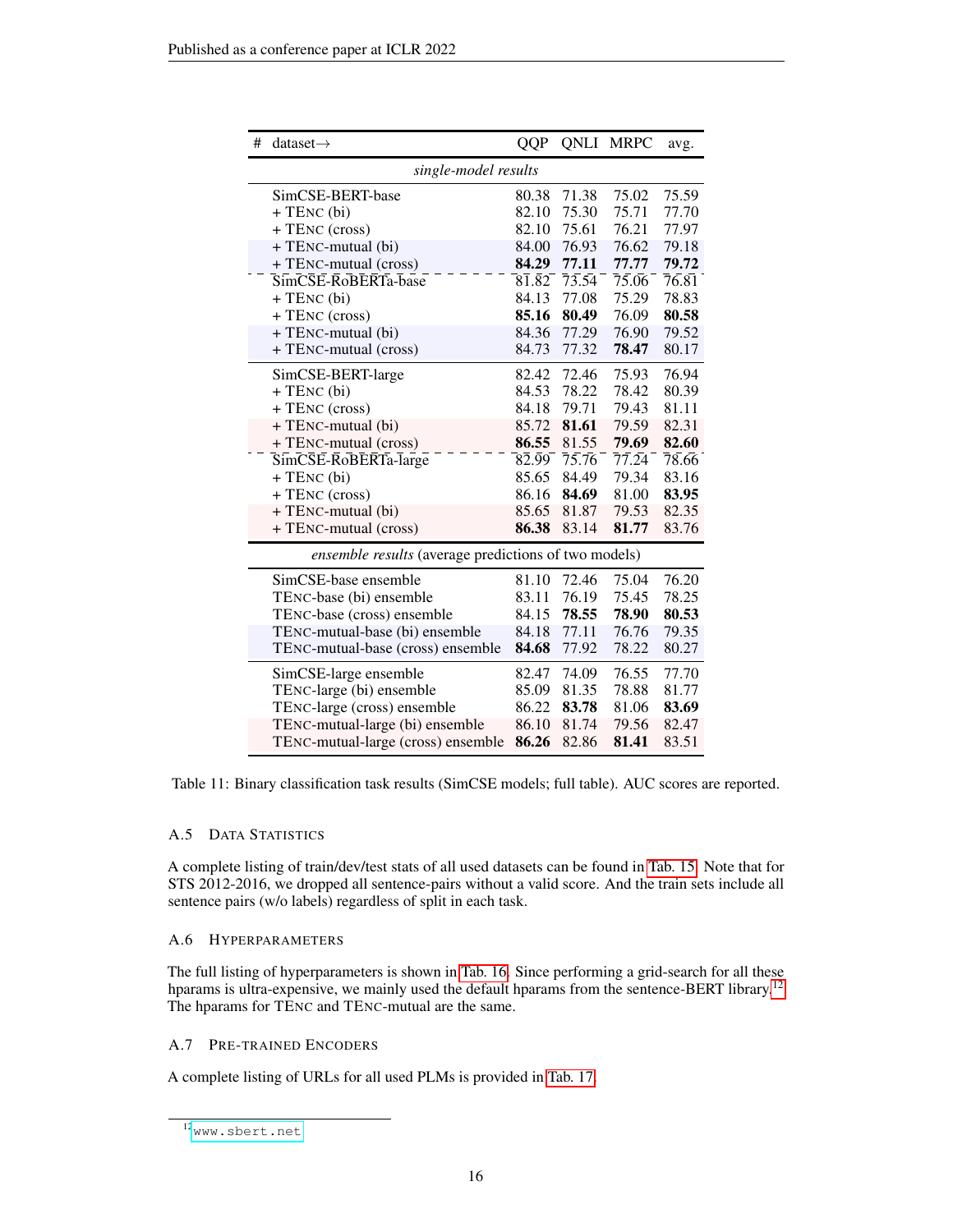<span id="page-16-0"></span>

| dataset $\rightarrow$ | QQP   | QNLI               | <b>MRPC</b> | avg.  |
|-----------------------|-------|--------------------|-------------|-------|
| SimCSE-BERT-base      | 80.38 | 71.38              | 75.02       | 75.59 |
| + TENC (bi)           | 80.80 | 72.35              | 74.53       | 75.89 |
| + TENC (cross)        | 80.84 | 78.81              | 79.42       | 79.69 |
| + TENC-mutual (bi)    | 83.24 | 72.88              | 75.86       | 77.33 |
| + TENC-mutual (cross) | 82.40 | 78.30              | 78.72       | 79.81 |
| SimCSE-RoBERTa-base   | 81.82 | $\overline{73.54}$ | 75.06       | 76.81 |
| $+$ TENC (bi)         | 82.56 | 71.67              | 74.24       | 76.16 |
| + TENC (cross)        | 83.66 | 79.38              | 79.53       | 80.86 |
| + TENC-mutual (bi)    | 81.71 | 72.78              | 75.51       | 76.67 |
| + TENC-mutual (cross) | 83.92 | 79.79              | 79.96       | 81.22 |
| SimCSE-BERT-large     | 82.42 | 72.46              | 75.93       | 76.94 |
| $+$ TENC (bi)         | 81.86 | 71.99              | 74.99       | 76.28 |
| + TENC (cross)        | 83.31 | 79.62              | 79.93       | 80.95 |
| + TENC-mutual (bi)    | 82.30 | 72.47              | 76.74       | 77.17 |
| + TENC-mutual (cross) | 83.04 | 79.58              | 81.18       | 81.27 |
| SimCSE-RoBERTa-large  | 82.99 | 75.76              | 77.24       | 78.66 |
| $+$ TENC (bi)         | 82.34 | 70.88              | 76.05       | 76.42 |
| + TENC (cross)        | 85.98 | 80.07              | 81.20       | 82.42 |
| + TENC-mutual (bi)    | 85.28 | 71.56              | 76.81       | 77.88 |
| + TENC-mutual (cross) | 86.31 | 81.77              | 81.86       | 83.31 |

<span id="page-16-1"></span>Table 12: Full table for domain transfer setup: testing TRANS-ENCODER (SimCSE models) trained with STS data directly on binary classification tasks.

| dataset $\rightarrow$     | $STS$ (avg.) |
|---------------------------|--------------|
| SimCSE-BERT-base          | 76.21        |
| + TENC (bi) sequential    | 78.08        |
| + TENC (cross) sequential | 77.92        |
| + TENC (bi) refreshing    | 78.65        |
| + TENC (cross) refreshing | 78.32        |
| SimCSE-RoBERTa-base       | 76.10        |
| + TENC (bi) sequential    | 78.32        |
| + TENC (cross) sequential | 78.72        |
| + TENC (bi) refreshing    | 78.36        |
| + TENC (cross) refreshing | 78.86        |

<span id="page-16-2"></span>Table 13: Ablation: sequential training with the same set of weights vs. refreshing weights for all models.

| dataset $\rightarrow$        | STS (avg.) QNLI |       |
|------------------------------|-----------------|-------|
| SimCSE-BERT-base             | 76.21           | 71.38 |
| + standard-self-distillation | 77.16           | 70.95 |
| $+$ TENC (bi)                | 78.65           | 75.30 |
| + TENC (cross)               | 78.32           | 75.61 |
| SimCSE-RoBERTa-base          | 76.10           | 73.54 |
| + standard-self-distillation | 76.25           | 73.40 |
| $+$ TENC (bi)                | 78.36           | 77.04 |
| + TENC (cross)               | 78.86           | 80.49 |

Table 14: Ablation: compare TRANS-ENCODER with standard self-distillation.